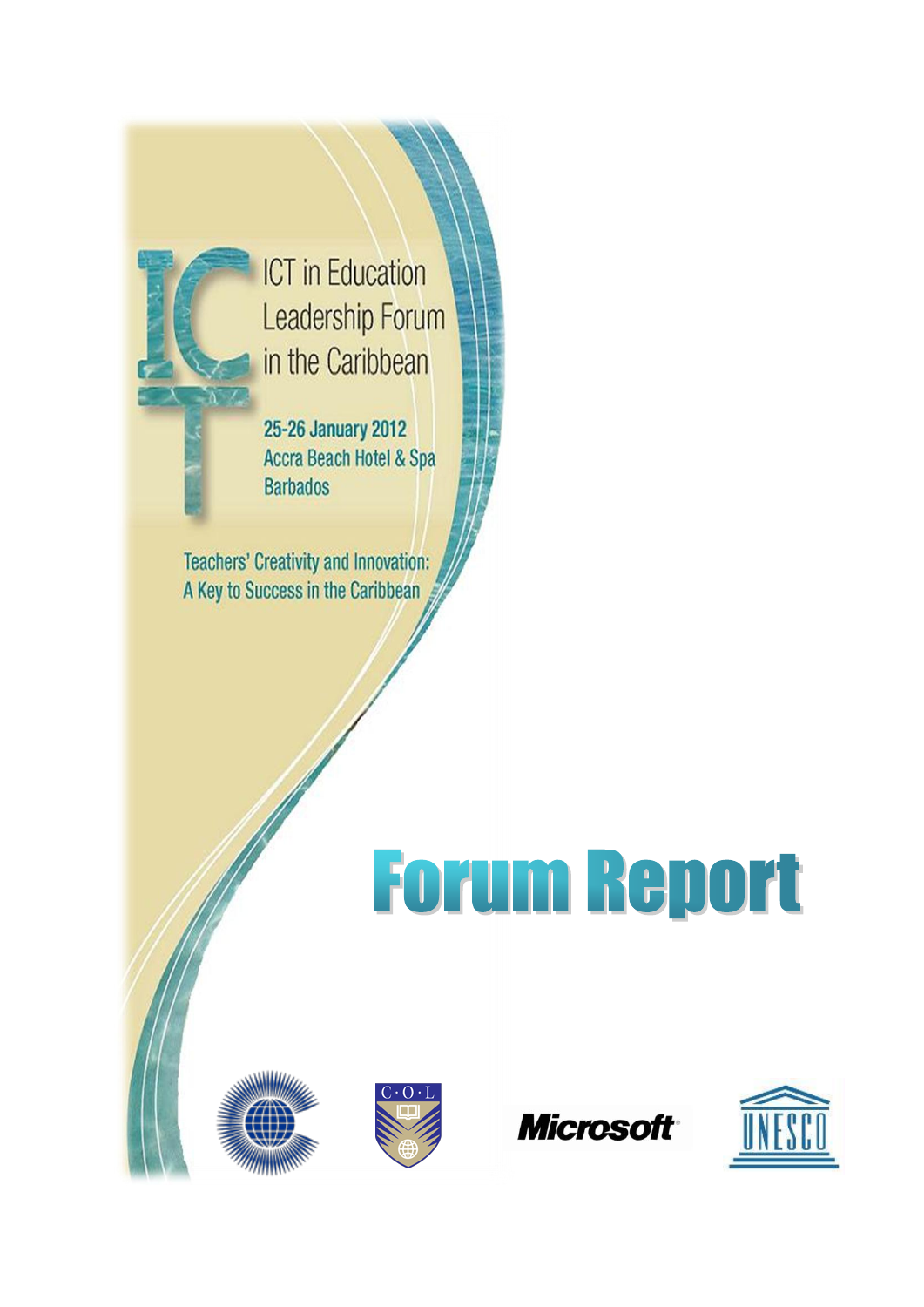Forum Organisers:

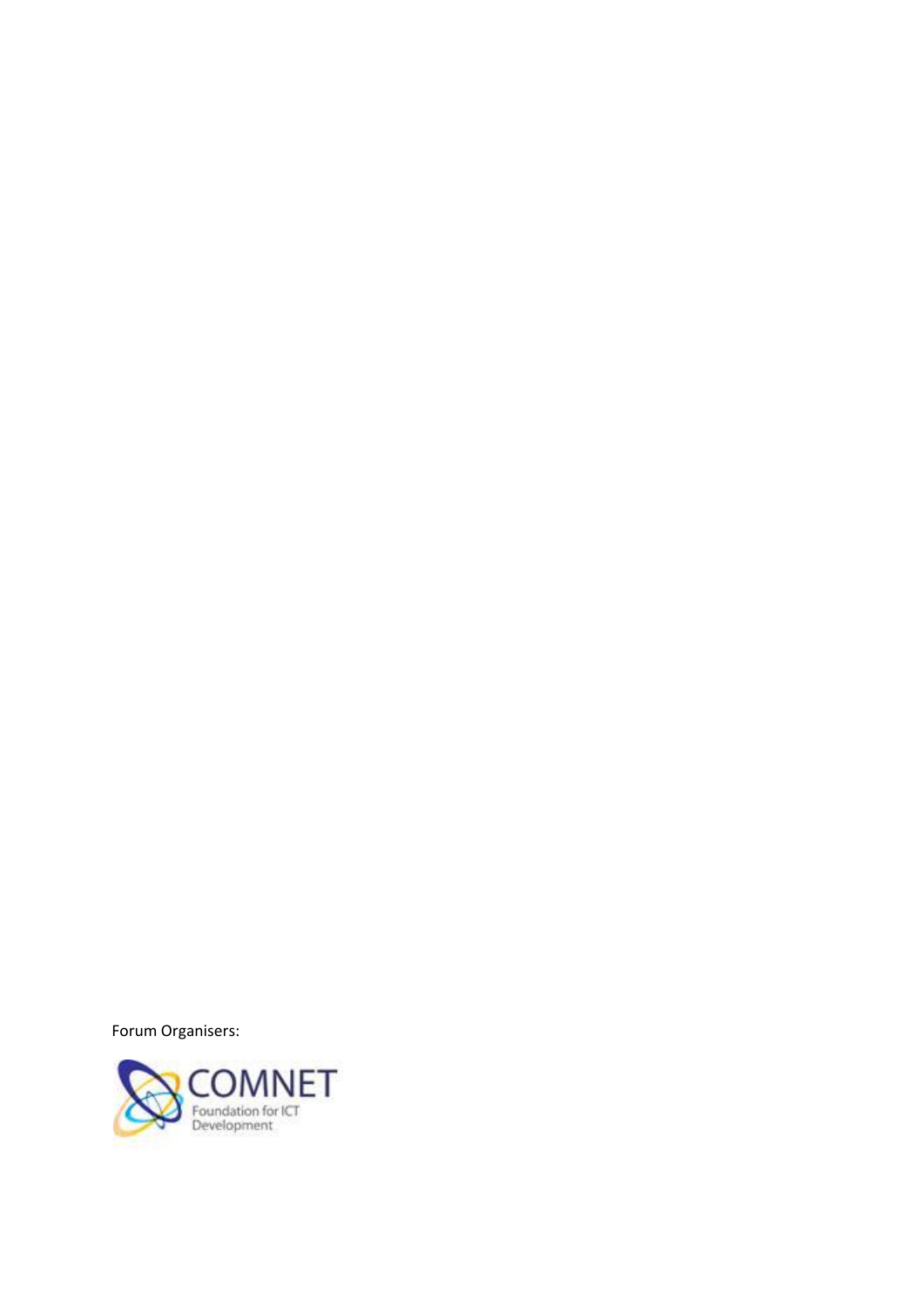# **Executive Summary**

Quality education is a critical catalyst for social and economic development and the single most important investment in the future of individuals, communities and nations. Access to and the innovative use of technology is vital for reforming education systems for 21st century learning.

Teachers play an important role in preparing the next generation workforce. Studies show that by the end of this decade, two-thirds of the jobs that will be created don't even exist today. New skills will be needed to realize these opportunities. To help learners develop these skills, we have to start with teachers, who through their work, prepare and empower the future generations.

To support the Caribbean region in this task, the *Commonwealth of Learning (COL), the Commonwealth Secretariat (ComSec), Microsoft,* and *UNESCO*, brought together 73 Education policy leaders and stakeholders, including 12 Permanent Secretariesfrom across Commonwealth Caribbean countries and territories.

The Forum focused on the theme '*Teachers' Creativity and Innovation: a Key to Success in the Caribbean*', and explored how the UNESCO ICT Competency Framework for Teachers (CFT) has enhanced ICT integration into teaching and learning. Specifically, participants were invited to explore the impacts of the innovative use of technology, including:

- how it influences teacher development approaches that enable capacity building for the future; and
- how the adoption of the [UNESCO ICT CFT](http://unesdoc.unesco.org/images/0021/002134/213475e.pdf) can support local educator development.

Participants looked at policies and practices needed to harness the potential of ICT in teacher development. Permanent Secretaries from Guyana, Trinidad and Tobago, and St Vincent and the Grenadines shared their experiences of integrating ICT in education. Together delegates developed working solutions, with practical strategies on how governments and education systems can work together to deliver engaging, relevant and authentic education experiences through the use of ICT, and Open Educational Resources (OER).

The partners made available key learning resources to assist them in implementing the UNESCO ICT CFT, and were invited to continue the conversation online through the Commonwealth Connects Portal community space.

Delegates were also able to discuss the key barriers to the integration of ICT into teaching and learning, and meet with multilateral agencies and donor-organisations to explore opportunities for collaboration and partnership.

The partners committed themselves to working with interested Caribbean countries to transform their teacher development strategies and education curriculums through deploying the UNESCO ICT CFT to realise the benefits of  $21<sup>st</sup>$  century technologies.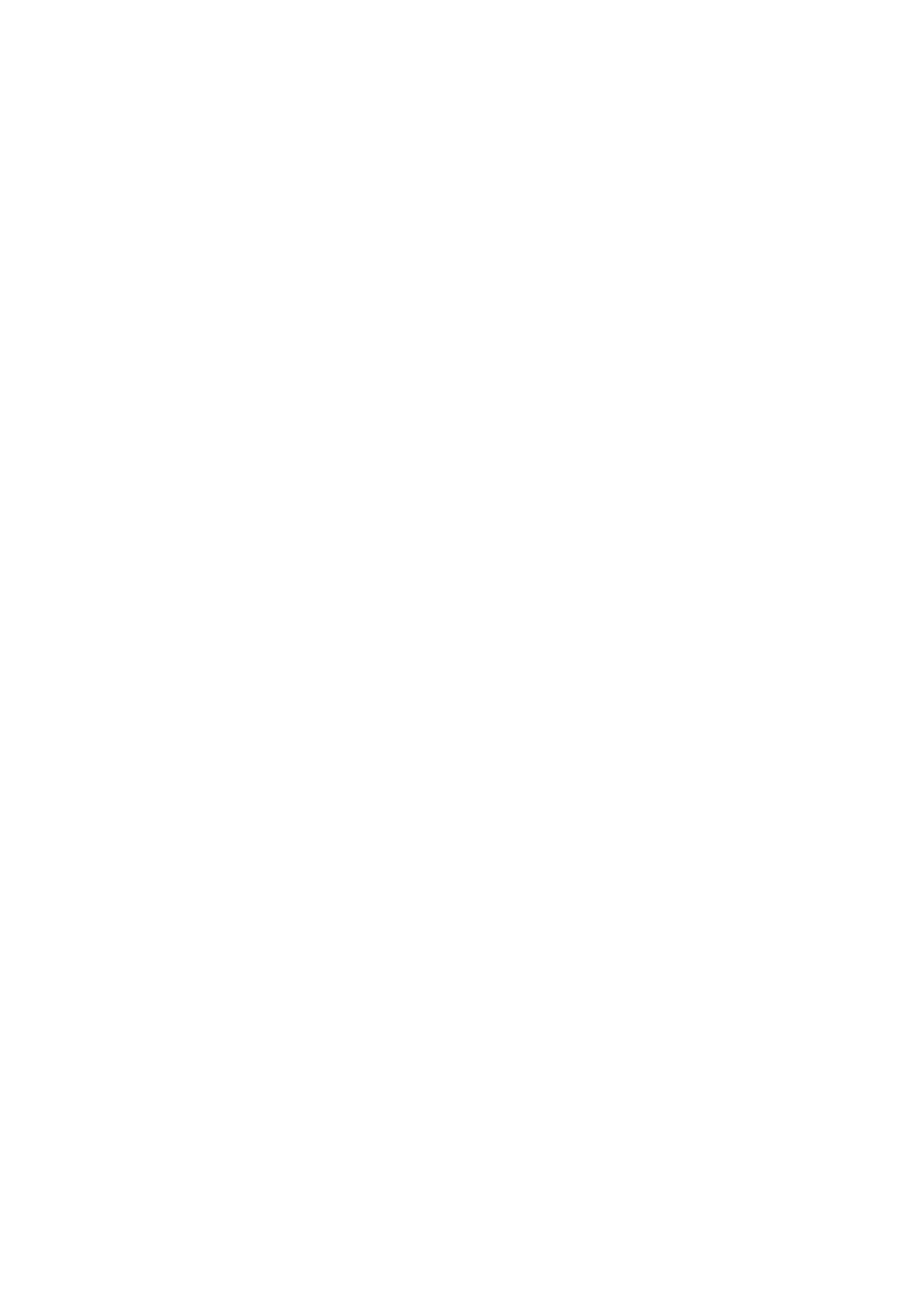# **Contents**

|                                                    | Pre-Forum Stakeholders' Meeting                                                                                                                                   | $\mathbf{1}$   |
|----------------------------------------------------|-------------------------------------------------------------------------------------------------------------------------------------------------------------------|----------------|
| ICT in Education Leadership Forum in the Caribbean |                                                                                                                                                                   |                |
|                                                    | Objectives                                                                                                                                                        | 3              |
|                                                    | Participants                                                                                                                                                      | 3              |
|                                                    | Welcome and opening remarks                                                                                                                                       | 3              |
|                                                    | Keynote presentations                                                                                                                                             | 4              |
|                                                    | How ICT has been integrated into teaching and learning in the Caribbean                                                                                           | 5              |
|                                                    | Implementation of the UNESCO ICT CFT in Guyana - a success story                                                                                                  | $\overline{7}$ |
|                                                    | Addressing the issues, experiences and challenges in ICT competencies for teachers<br>through Microsoft's Shape the Future and Partners in Learning initiatives   | $\overline{7}$ |
|                                                    | Deployment resources to implement the UNESCO ICT CFT                                                                                                              | 8              |
|                                                    | Commonwealth Connects Portal - New collaborative and partnering paradigm<br>in support of ICT in education                                                        | 10             |
|                                                    | Addressing the issues, experiences and challenges in ICT competencies for teachers:<br>Experiences in Guyana, Trinidad & Tobago and St Vincent and the Grenadines | 11             |
|                                                    | Donors' perspectives on ICT in education and teacher development in the Caribbean                                                                                 | 13             |
|                                                    | Opportunities and challenges in the Caribbean to implement ICT in education                                                                                       | 14             |
|                                                    |                                                                                                                                                                   |                |

Annex 1: List of Participants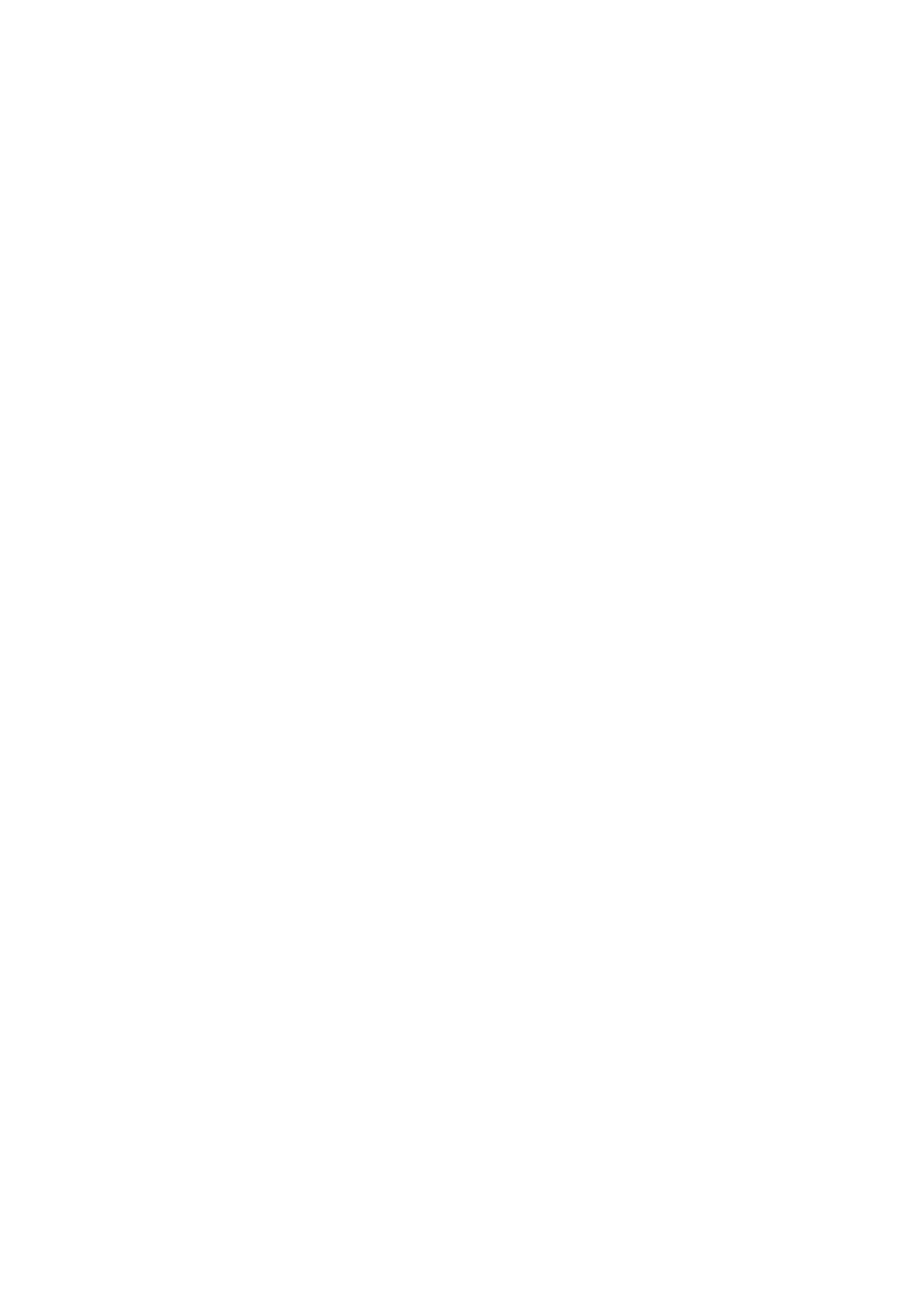# **Pre-Forum Stakeholders' Meeting**

## **24 January 2012**

The purpose of the pre-forum meeting was to bring together the key multilaterals and donor organisations prior to the Forum to introduce them to the Caribbean ICT in Education Initiative (initialised in Guyana) as well as to the organisations collaborating on this initiative. The emergent discussion was an important first step towards the development of a meaningful multi-stakeholder collaborative approach to implement ICT in Education initiatives in the Caribbean.

Attendees included representatives of relevant development organisations such as: the Canadian International Development Agency (CIDA), the Caribbean Development Bank (CDB) and USAID; as well as key regional stakeholders representing government and the private sector: Caribbean Centre for Development Administration (CARICAD); the Caribbean Telecommunication Union (CTU); and the Caribbean Trade Association of Telecommunications Firms and Operators (CANTO).

After welcoming the participants, the Forum hosts and primary partners, the Commonwealth Secretariat (ComSec), the Commonwealth of Learning (COL) and Microsoft introduced the role of their respective organisations within this partnership and gave an overview of the scope of the ICT in Education Leadership Forum.

The multilateral organisations proceeded to provide insight to their mandate in respect of providing support in the field of education as well as ICT. They referenced the lack of infrastructure and sufficiently expert human capacity as the main barriers towards realising the full potential of ICT especially in under-served communities. Attempts to infuse ICT in education have still not delivered the desired targets owing to the vacuum in teacher development/teacher effectiveness, as well as sustainability and support (technical and pedagogical) to teachers.

Delegates elaborated on their respective involvement in the ICT for education arena, citing various capacity building initiatives and infrastructure programmes in the Caribbean. Both CDB and CIDA had been working with the University of the West Indies on their Open Campus project, an innovative initiative for the provision of distance learning in the higher education sector.

Ms Trudi Van Wyk, eLearning Education Specialist (COL) outlined the 6 prerequisites for successful integration of ICT in Education: infrastructure, access/connectivity and regulation, quality educational content, teacher development, teacher support, and robust monitoring and evaluation.

Mr Greg Butler, Worldwide Education Strategy Director (Microsoft), outlined the rationale behind the UNESCO ICT Competency Framework for Teachers (CFT), explaining that while it created an international quality assured standard, it did not constitute an absolute prescription, with sufficient scope for adaption at the local level.

Mr Tony Ming, Adviser (Informatics) Governance & Institutional Development Division (ComSec) guided the participants in identifying the key barriers preventing proper integration of ICT in education. These include:

Lack of political buy in, and business continuity in the event of political change;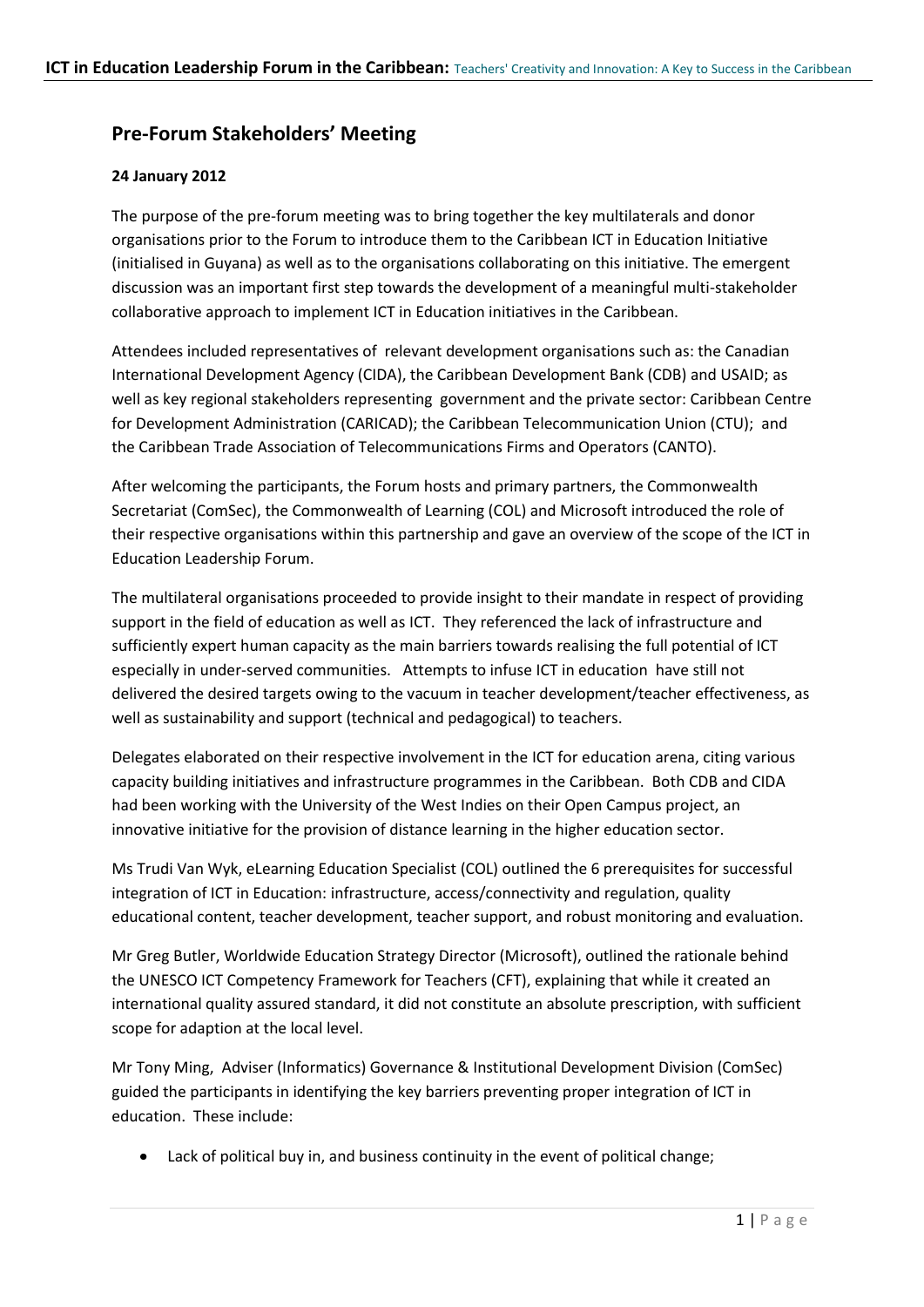- Inadequate evaluative benchmarks for identifying existing competency gaps within the teaching profession;
- Deficit of technological literacy between learners, and teachers, particularly amongst older professionals who are resistant to change;
- Quiescent equipment, due to early adoption of technology/donor projects without the corollary teacher development to realise their benefits;
- Lack of technological sensitivity at Ministerial level widely identified a key impediment to  $\bullet$  . implementation;
- Intra-regional fragmentation/isolation of approaches impeding the beneficial circulation of  $\bullet$ information and expertise across the Caribbean, and increasing costs;
- Inadequate change management for successful transition to a digital teaching environment;
- Lack of consultation and dialogue with influential and essential partners i.e. teachers unions and parent-teacher-associations;
- Donor fatigue;
- Investment in technology misguidedly constituted as a capital acquisition, rather than a service which requires regular updating; and
- Lack of qualified technicians to support newly installed digital infrastructure in schools.  $\bullet$

The meeting suggested the following action items:

- 1. The creation of a digital inventory which maps ICT in education interventions amongst the multilaterals/stakeholders;
- 2. The creation of educational policies at national level as well as policy guidelines at regional level necessary to integrate ICT in Education; and
- 3. The creation of a business case for ICT integration in Education strategies, based on robust evidence, with particular reference to the objectives of donor agencies e.g. poverty reduction and economic growth.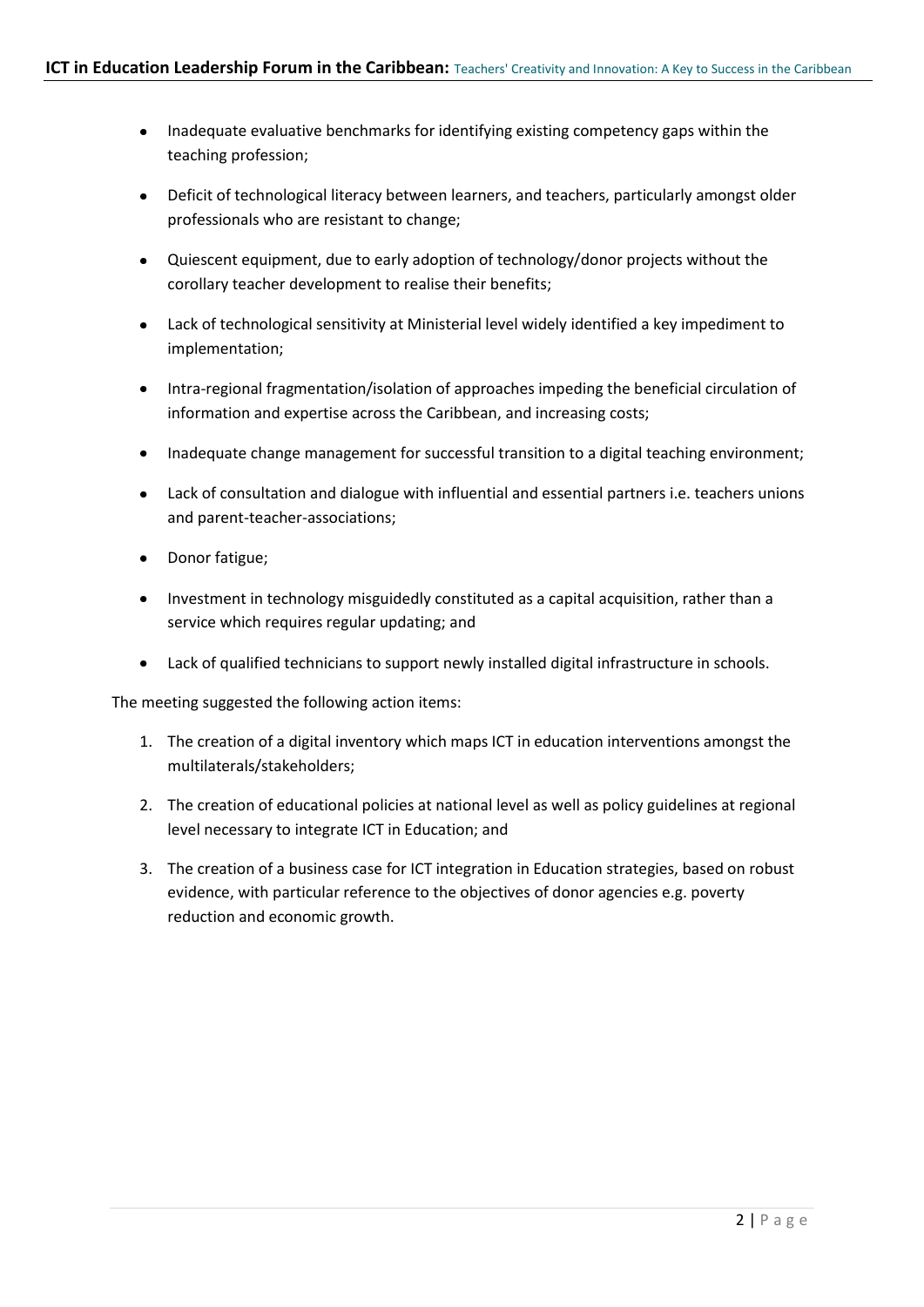# **ICT in Education Leadership Forum in the Caribbean**

#### **25 - 26 January 2012**

#### **Objectives**

The objectives of the Forum were to:

- Explore how ICT has been integrated into teaching and learning in the Caribbean;  $\bullet$
- Review the issues, challenges and initiatives related to ICT competencies for teachers in the  $\bullet$ Caribbean;
- Introduce the UNESCO ICT CFT;
- Discuss teacher development approaches that make capacity building possible;  $\bullet$
- Discuss where and how policies and practices in education need to respond to harness the  $\bullet$ potential of ICT in teacher development;
- Explore possibilities for further implementation/ contextualisation of the UNESCO ICT CFT in the Caribbean; and
- Engage multilaterals, donor agencies, NGOs, private sector on collaboration within the  $\bullet$ region to implement ICT in Education initiatives.

This Forum was also an opportunity to brief participants about the UNESCO-COL joint project *Fostering Governmental Support for Open Educational Resources Internationally*, which is being conducted in the run-up to the World Congress on Open Educational Resources that will be held at UNESCO, Paris on June 20-22, 2012.

## **Participants**

The following eleven countries participated in the Forum: Antigua & Barbuda, The Bahamas, Barbados, Dominica, Grenada, Guyana, Jamaica, St Kitts & Nevis, St Lucia, St Vincent & The Grenadines and Trinidad & Tobago. Present also were six British territories: Anguilla, Bermuda, British Virgin Islands, Cayman Islands, Montserrat and the Turks & Caicos Islands. The countries and territories were represented by high policy officials (amongst which 12 Permanent Secretaries).

The following organisations were represented: Caribbean Development Bank (CDB), CARICAD, CARICOM, COL, ComSec, COMNET, EU Delegation to the Eastern Caribbean, Microsoft, Open Text, UNESCO, Caribbean Telecommunication Union, CIDA and USAID.

(Annex I: List of participants)

## **Welcome and Opening Remarks**

## *The Honourable Ronald Jones, MP, Minister of Education and Human Resource Development, Barbados*

The Forum was officially opened by the Honourable Ronald Jones, MP, Minister of Education and Human Resources Development, Barbados. He acknowledged that the continued use of ICT in every single country in the region had the potential to "bring us a little closer to enhancing learning within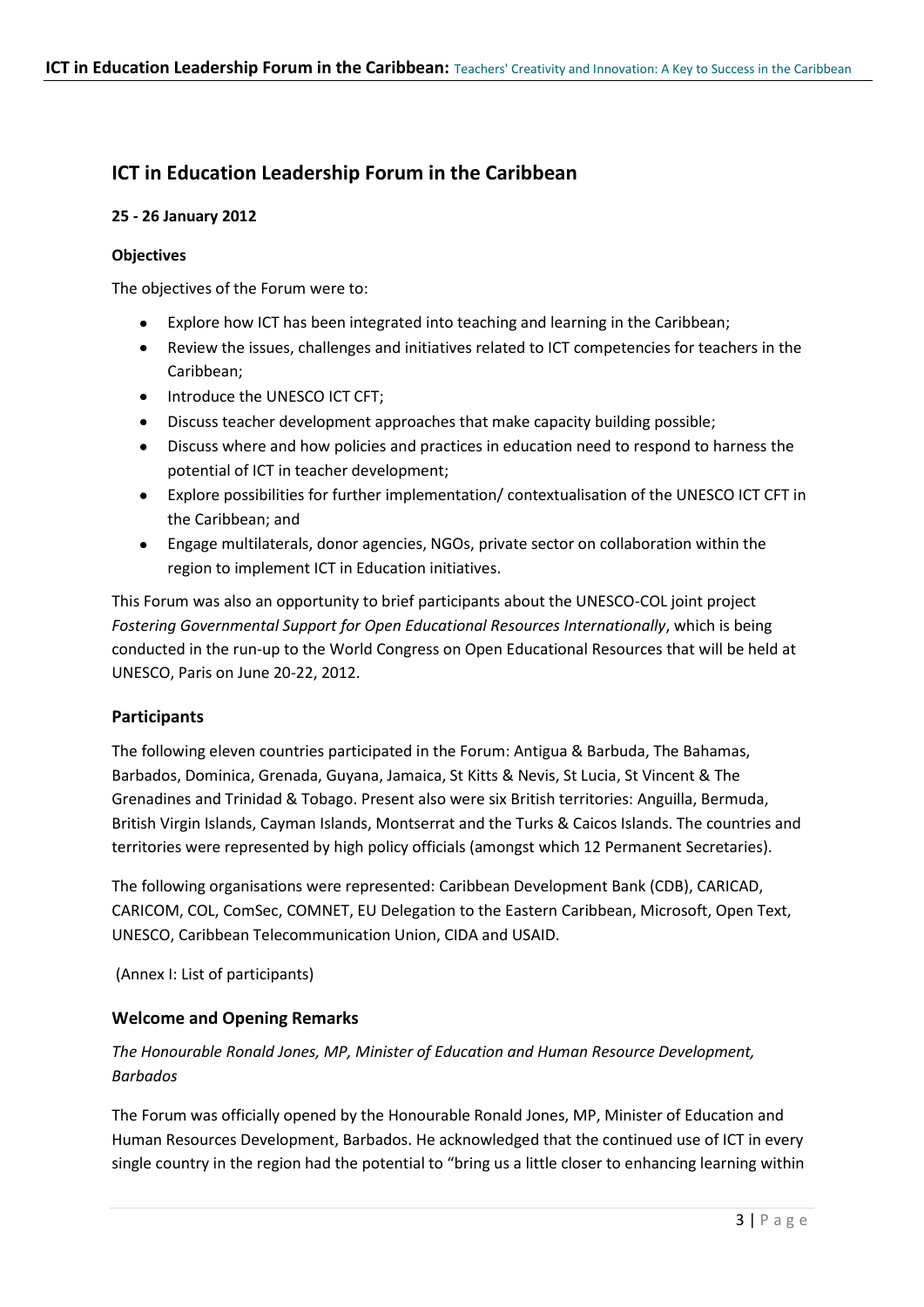our school environment, among our students" [and] "to making it possible for our countries truly to be referred to as seriously emerging economies with the kinds of skills necessary for the  $21<sup>st</sup>$ century".

#### **Keynote Presentations**

## *The importance of ICT in education and trends in ICT in the Caribbean - Sir John Daniel, President & CEO, Commonwealth of Learning*

Sir John Daniel delivered a keynote presentation on the importance of ICT in education and trends in ICT in the Caribbean. He detailed a recent COL survey of ICT in Education in the Caribbean, looking at policies for ICT in education; ICT in schools; and ICT and teacher development. He concluded that ICT in education policies will increase countries' participation in the knowledge society of the  $21<sup>st</sup>$ century. When ICT has been successfully integrated into education it will increase the country's competitiveness and make government and society more efficient. He also recognised that familiarity with ICT is today a core skill and that ICT in education, when successfully integrated, will improve the quality of teaching and learning.

From the survey he noted that not all countries had implementation strategies, monitoring and evaluation plans, and where they existed, they did not always correspond to the policy. He emphasised that policy makers need to ensure that the mistake of merely distributing the latest devices as a solution to integrating ICT in education was not repeated. He explained the strengths of COL's Commonwealth Certificate for Teacher ICT Integration (CCTI) as a vehicle to implement the UNESCO ICT CFT.

## *The importance of Open Educational Resources (OER) to support ICT in Education - Ms Stamenka Uvalid-Trumbid, Senior Consultant, Commonwealth of Learning*

Ms Uvalić-Trumbić, stressed the importance of OER in contributing to the integration of ICT in education in the Caribbean. She explained to the participants, that as they adopt quality learning content under open licences, they could be adapted to various curriculums and contextualised on a needs basis. The group were invited to contribute to the formulation of the declaration on OER that will be presented to the World OER Congress in Paris in June.

## *UNESCO ICT Competency Framework for Teachers (CFT) - Mr Janis Karklins, Assistant Director-General: Communication and Information, UNESCO*

Mr Karklins explained that UNESCO is passionate about investing in education, as a tool for economic growth and poverty reduction. He explained that despite the investment by countries in education, there remained 67m children out of school, and 800m illiterate adults - two thirds of which are women. The use of ICT to support quality teaching and learning at all levels has the potential to transform education systems, he argued. However, countries worldwide face urgent challenges in harnessing the full potential of ICT for educational delivery due to a myriad of issues such as the rapid development of technologies, teacher competencies and financial investments among others. The UNESCO ICT CFT was therefore designed to develop teachers' competencies to effectively integrate ICT in their practice - key to harnessing ICT for quality teaching and learning. The UNESCO ICT CFT will help countries to develop comprehensive national teacher ICT competency policies and standards and contribute to an overall ICT in Education Master Plan for a country.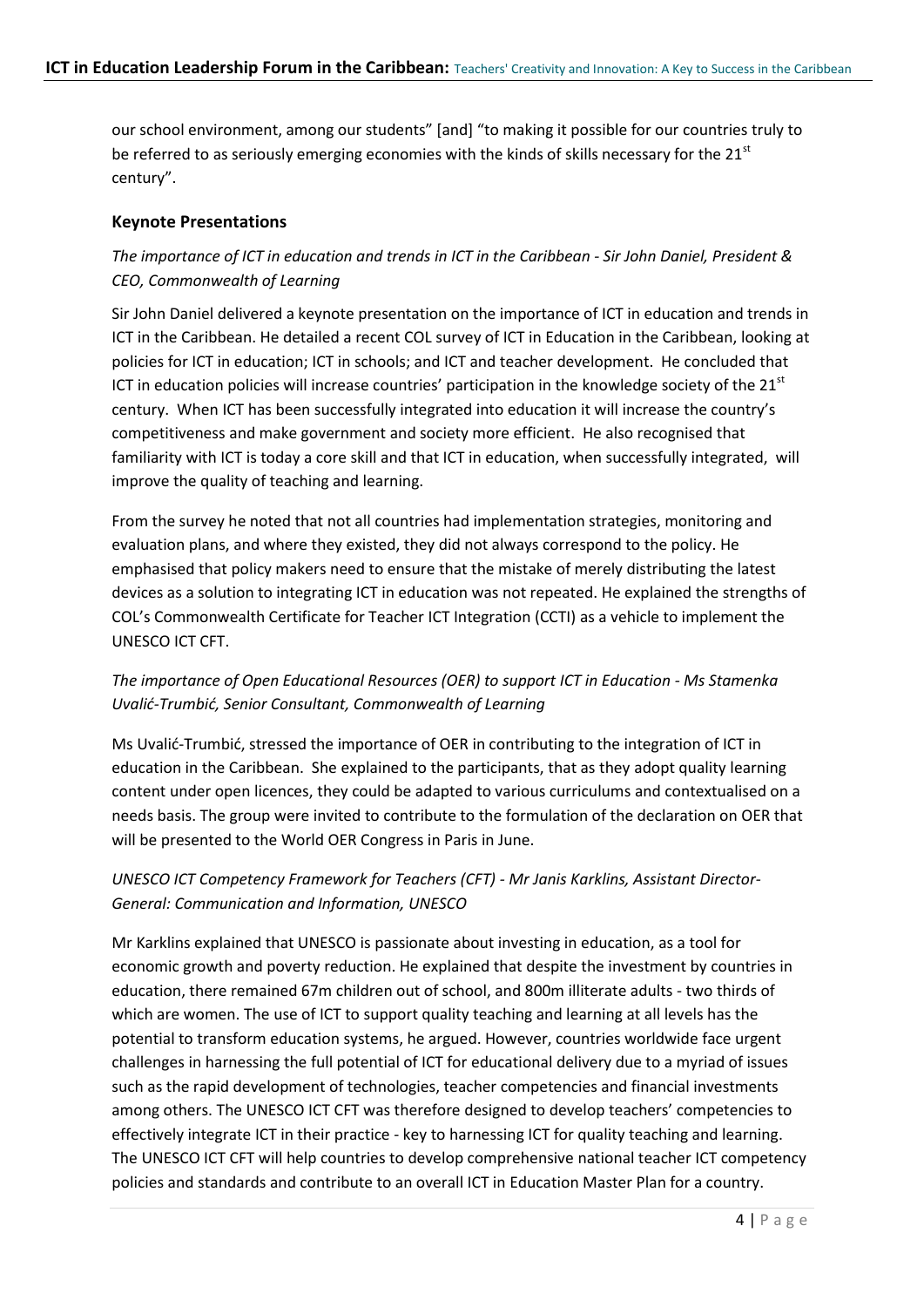## *Importance of Partnerships to further ICT in education in the Caribbean - Mr Max Everest-Phillips, Director: Governance and Institutional Affairs Division, Commonwealth Secretariat*

Mr Everest-Phillips explained the importance of multi-stakeholder partnerships (MSP) to support ICT integration in education. He defined MSP as "Alliances between parties drawn from government, business and civil society that strategically aggregate the resources and competencies of each to resolve the key challenges of ICT as an enabler of sustainable development, and which are founded on principles of shared risk, cost and mutual benefit." He emphasised the need to move beyond public-private partnerships, to including civil society, multilateral donors, and vested interests such as education workers unions. He stressed that only through MSP can ICT integration in education be sustainable, and appropriately meets the needs of learners and teachers.

#### **How ICT has been integrated into teaching and learning in the Caribbean**

*Panel Discussion:* 

- *What challenges do countries have in the integration of ICT into education?*
- *What are the issues, experiences and remaining challenges in ICT competencies for teachers?*

In a panel discussion of Permanent Secretaries from the region, delegates looked at the experience of Trinidad and Tobago and St Vincent and the Grenadines as case studies.

The Permanent Secretary, Ms Kathleen Thomas and Director of the Distance Learning Secretariat, Mrs. Karen Rosemin reported on the experience of Trinidad & Tobago in attempting to integrate ICT into their education system. Efforts began in 2005, and after initially focusing on the distribution of technology, they were now refocusing their resources on teacher training and connectivity. A strategy plan was devised with the support of COL, which though not fully implemented at the time (2005), formed the basis for subsequent interventions.

As part of their strategy over 7,000 laptops were purchased for teachers and students, with technicians recruited in several schools to meet the consequent support needs. In addition, agreements were made with local internet service providers to ensure connectivity in the schools. An inter-ministerial team was set up to ensure sustainability and included officials from the legal, education and science and technology ministries. Teacher training initiatives, in the initial stages, concentrated on familiarising teachers with popular software applications. Later training models attempted to co-opt university graduates into training other teachers, with limited levels of success.

The current implementation strategy therefore articulates the need for a teacher training curriculum to integrate ICT in education. The need to integrate ICT competency within the culture of teaching was also recognised as being integral to ensuring teachers valued these skills intrinsically.

This holistic approach extended to ensuring buy in was sought from parents, unions and private partners, as well as making initial steps to locate the primacy school system within this novel approach. Ms Thomas stressed that these seismic shifts needed to be underpinned by a robust change management process, crucial to moving a sometimes stubborn teaching profession in the direction of change.

The Permanent Secretary of St Vincent and the Grenadines, Mrs Nicole Bonadie-Baker, introduced the forum to the implementation of ICT in education in her country by acknowledging the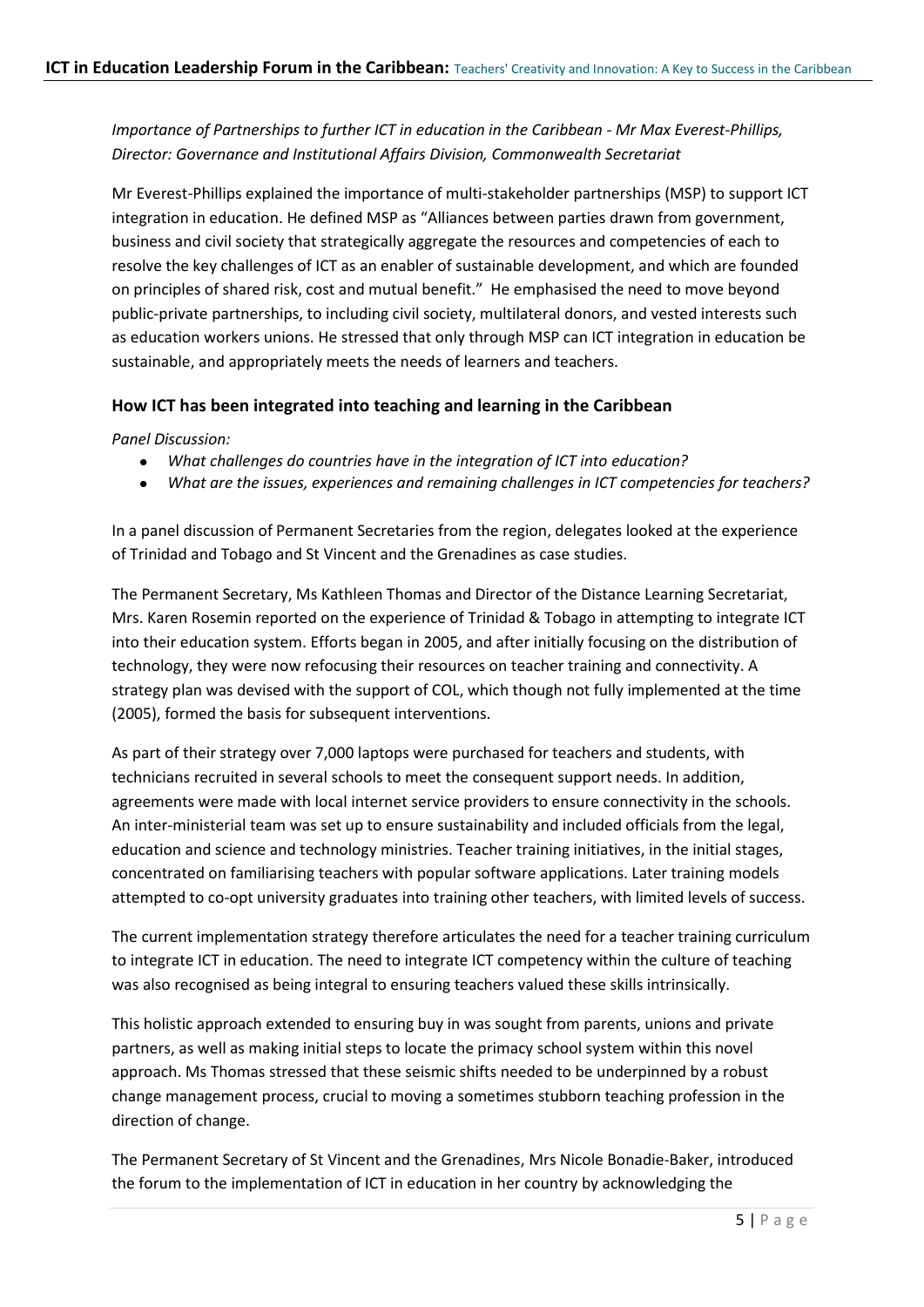progressive partnership between ComSec, COL and Microsoft in the country. She discussed the Ministry of Education's technology initiatives such as:

- Creation of an enabling framework for ICT in education, including an ICT in education policy;
- Provision of hardware in the form of ICT equipment;
- Provision of software to be used to enhance teaching and learning processes;
- Provision of equipment to aid connectivity in educational institutions;
- Provision of training for teachers throughout the system in ICT integration and basic computer literacy; and
- Provision of training in maintenance and repair of the all ICT equipment.  $\bullet$

She discussed initiatives such as a survey of technology skills, attitudes and practices that will serve as baseline for ICT in education initiatives, the 'One laptop per student' initiative with its supporting activities such as a 'School Technology Acceptable Use Policy', Netbook agreement forms and the appointment of school technology coordinators.

She further outlined the importance of partnerships such as with:

- EU/World Bank/CDB/UNESCO for policy support;  $\bullet$
- Republic of China and Taiwan and the Governments of Portugal and Venezuela for infrastructure support,
- UWI, COL and ComSec for teacher development, and
- the Universal Service Fund (USF) through the National Telecommunication Regulatory  $\bullet$ Commission (NTRC) for connectivity.

In collaboration with COL, Microsoft and ComSec an ICT Professional Development Implementation Plan for Educators in St Vincent and the Grenadines has been developed and implementation has commenced through a local consultant.

She outlined the challenges in ICT integration as:

- Misconception that all teachers must become IT teachers (teaching IT subjects);
- Changing established mind sets of older teachers within the system to allow for embrace of new technologies and new ways of teaching and learning;
- Issues of leadership at the school level;
- Including all stakeholders such as education management, education officers, students, parents etc.;
- Political issues;
- Recent budget debates;
- Stakeholder buy-in; and
- Provision of training in maintenance and repair of the all ICT equipment.  $\bullet$

She shared the following lessons learnt:

The need for a strategic ICT policy and implementation plan to guide any ICT in education initiative;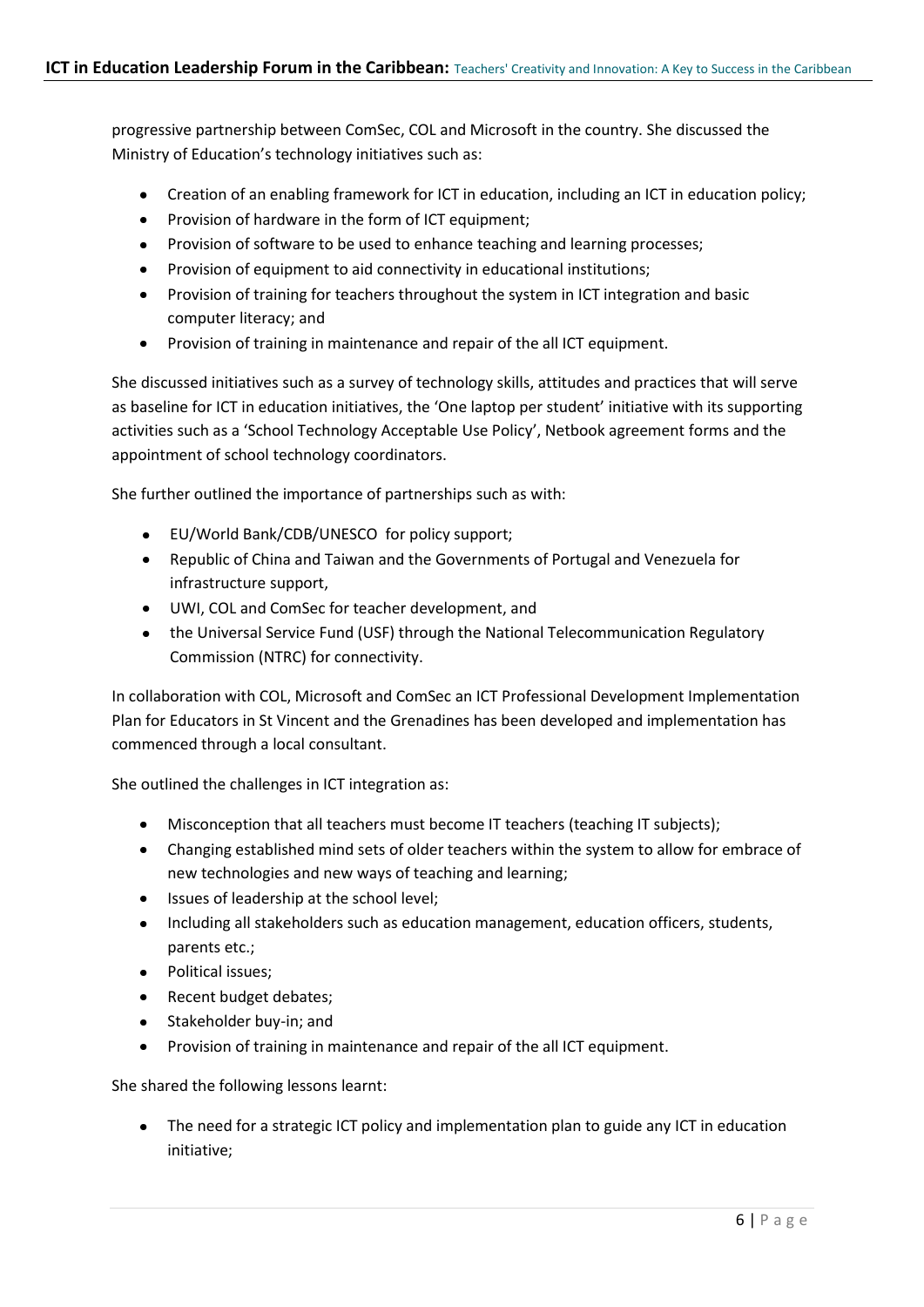- High maintenance cost coupled with centralised maintenance structure is inefficient and ineffective;
- One of the critical successes in ICT initiatives in the education system in St. Vincent and the Grenadines to date was the completion of an ICT curriculum for Grade K-9 in 2001. This has been developed and is being used in primary schools (that have computer labs). The curriculum may also be used in Forms 1-3; and
- The main focus of ICT in Education must be to train teachers to use the resource as a complementary tool for enhancing and enriching the educational experience, using a modern multimedia approach in presenting educational content, which is relevant to our local context.

#### **Implementation of the UNESCO ICT CFT in Guyana – a success story**

#### *Ms. Delma Nedd, Permanent Secretary, Ministry of Education, Guyana*

Delegates received a verbal and written case study from the Permanent Secretary, Ms Delma Nedd, on the successful implementation of the CFT in Guyana. The *Guyana ICT Professional Development Strategy for Teachers* and associated initiatives were developed in partnership with ComSec, COL and Microsoft, in conjunction with the National Centre for Educational Resource Development (NCERD), the Cyril Potter College of Education (CPCE) and the University of Guyana (UG). The strategy is essentially a comprehensive framework and learning pathway for educators to become competent in harnessing ICT to support high quality teaching and learning.

It was explained that in countries where resources and human capacity are at a premium, the Guyana model could be replicated. Beyond the necessary infrastructural requirements the training, curriculum review, and materials development processes can be achieved cost effectively. This is possible because of the availability of quality free and open resources and tools.

# **Addressing the issues, experiences and challenges in ICT competencies for teachers through Microsoft's** *Shape the Future* **and** *Partners in Learning* **initiatives**

#### *Mr Greg Butler, Worldwide Education Strategy Director, Microsoft*

Mr Butler posed the critical question of how does a country ensure the appropriate allocation of technologies to transform students into becoming knowledge creators? In addressing the question, he identified teacher leadership as being central to this process, as well as system level changes to re-focus learning with the student at the centre. Microsoft, he explained, have initiated two programmes which can assist in this task:

*Microsoft Partners in Learning* helps educators and school leaders connect, collaborate, create, and share so that students can realize their greatest potential. The programme is a 10-year, almost 500 million dollar global initiative aimed at improving teaching and learning. It provides the educators with the necessary tools to enable them to do what they do best: teaching kids and growing young minds.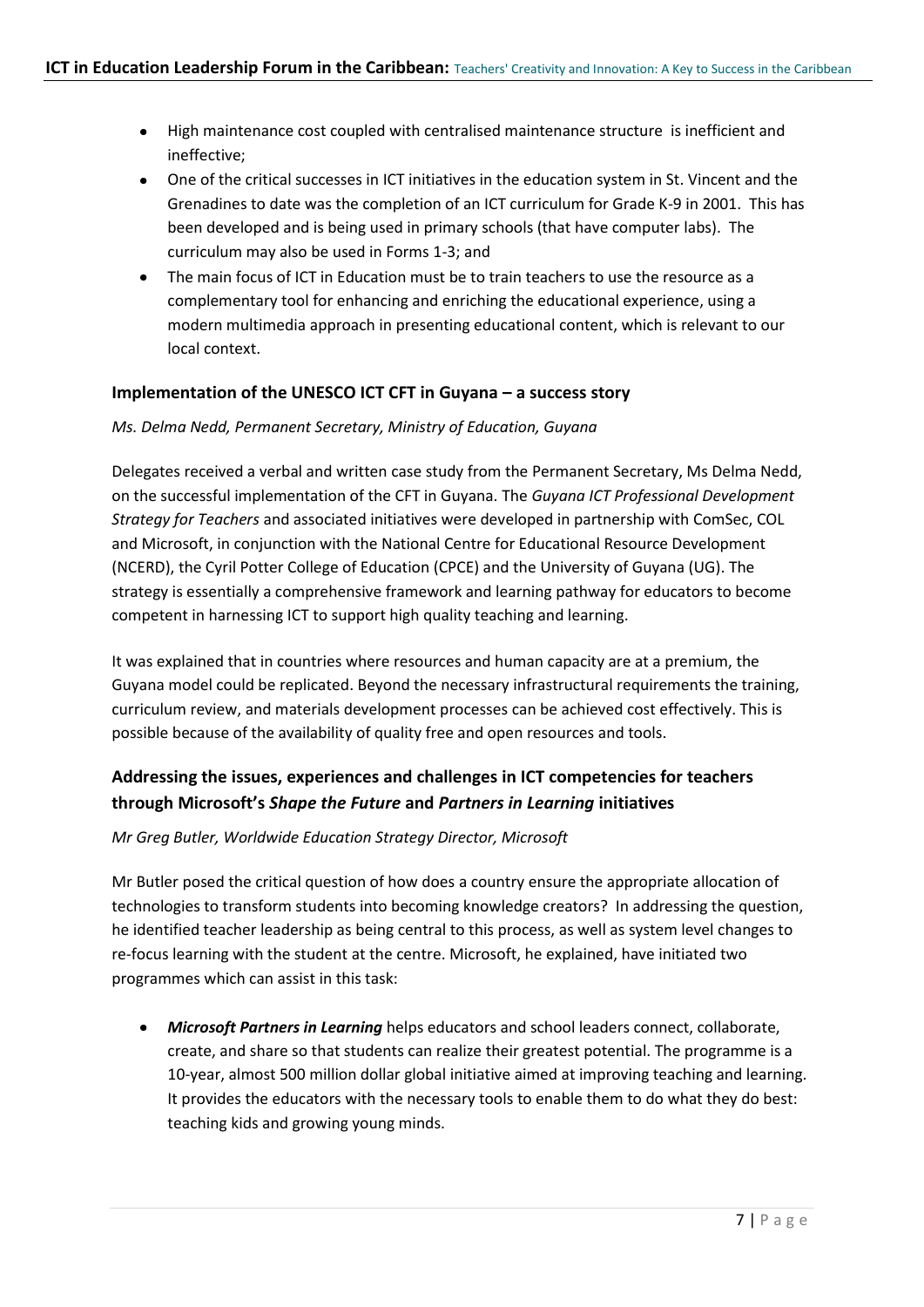*Microsoft Shape the Future* is a government program aimed at providing universal digital access that is inclusive of everyone within the policy's target audience. Providing every citizen digital access, also known as e-inclusion, can improve the economy, provide more jobs, and develop workforce skills. *Shape the Future* programmes can be national, municipal, or even city-wide programmes. The *Shape the Future* programme not only improves Educational outcomes when implemented, but can also improve Healthcare, and Government services.

#### **Deployment resources to implement the UNESCO ICT CFT**

#### *Guyana and NCERD –Ms Marcia Thomas and Mr Neil Butcher*

Ms Thomas and Mr Butcher presented a case study outlining how the content development processes worked during the first phase of implementation of the UNESCO ICT CFT in Guyana. Ms Thomas began by introducing the key players in professional development for teachers in Guyana and explaining their different responsibilities and the history of professional development in ICT in education in that country. She proceeded to introduce the work that COL, ComSec, and Microsoft had facilitated in Guyana. Mr Butcher went on to describe how two courses – one on Technical Literacy and one on Knowledge Deepening – had been prepared in partnership with the National Centre for Educational Resource Development, Cyril Potter College of Education, and University of Guyana. Given limits on financial resources and a need to move fast in content development, a decision was taken to harness existing Open Educational Resources (OER) and use the UNESCO ICT CFT to shape these into a coherent course experience. As a result, it was possible to produce to highly coherent, contextualized courses for no more than a quarter of the cost of producing them from scratch, in a very reduced timeframe. Importantly, the courses produced were simple and flexible enough to enable rapid take-up, with the result that they were being delivered by CPCE within two weeks of being made available (and within two months of commencement of development). Importantly, the resulting courses are available under Creative Commons licences so can be used across the Region.

#### *Microsoft - Educator Learning Journey - Mr Greg Butler*

The *Microsoft Teaching with Technology* is an initiative that helps policymakers drive effective strategy toward a transformative vision and approach to the bottleneck of educator development. The initiative provides a flexible system of educator support by connecting the proven Microsoft capability of delivering professional development and certification, at scale and in any region including the Caribbean, with the Competency Framework for Teachers.

The Teaching with Technology initiative will:

- **Diagnose** educator competencies.
- **Engage** educators in customized learning paths (online, instructor led, or local/ global, among others) that appeal to their core mission as educators.
- **Certify** achieved competencies so that every educator has the opportunity to work toward benchmarked, international teaching credentials.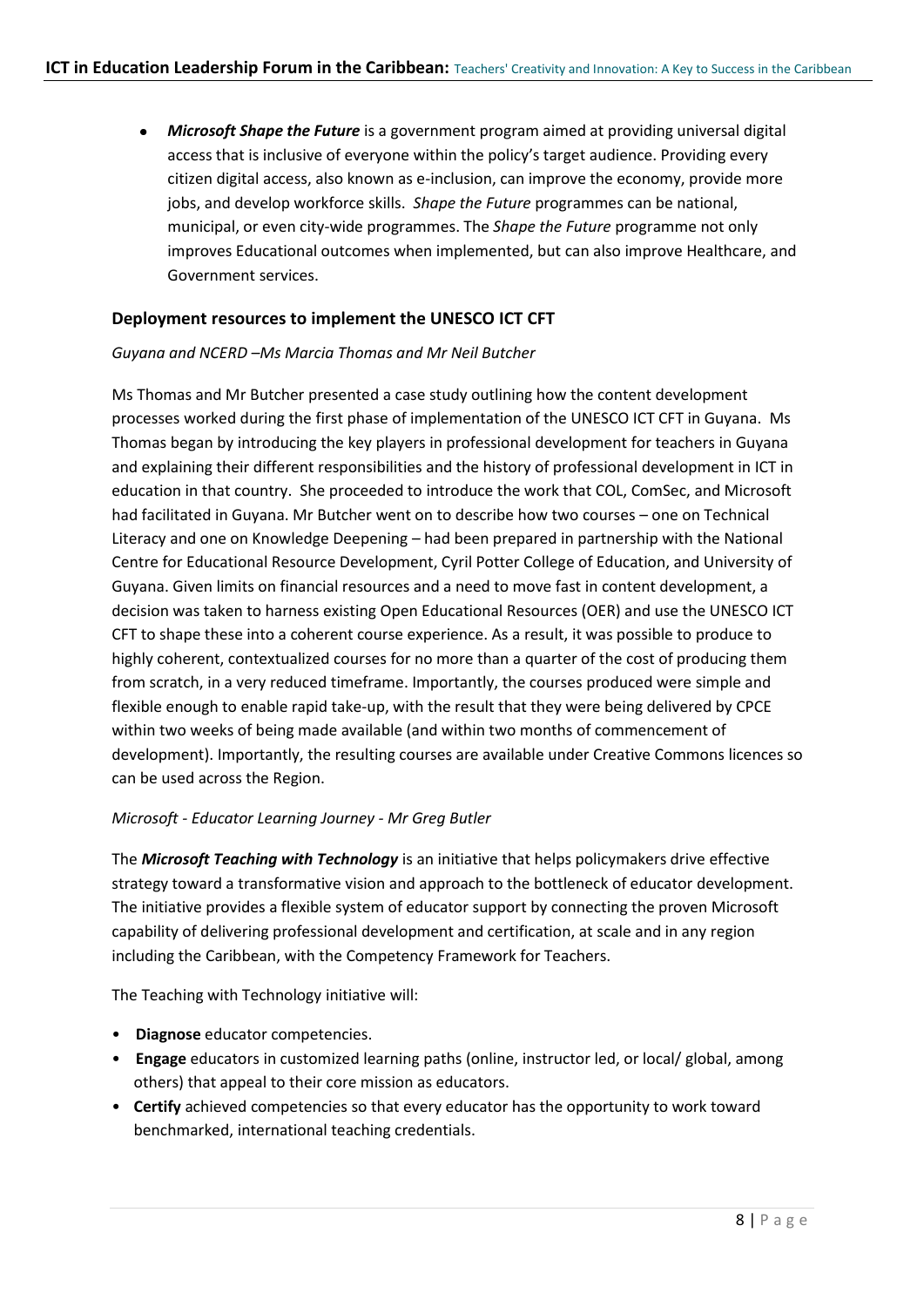Microsoft is currently piloting the initiative in 4 countries, and includes a self-assessment tool and training materials for the Technology Literacy Strand of the UNESCO CFT. The programme will be launched globally in April 2012.

#### *COL and ComSec - Commonwealth Computer Navigators' Certificate (CCNC) – Ms Trudi van Wyk*

COL and ComSec's Commonwealth Computer Navigator's Certificate (CCNC) allows learners to acquire ICT skills in the tools of their choice (Technology Literacy strand of the UNESCO ICT CFT). The CCNC adds value to the Open International Computer Drivers License and distribute the training as free content for anyone to use, modify and distribute. The materials are designed for teachers' use of ICT in the classroom, is CD based, interactive and available as multi-media, interactive slides and print based. Modules include:

- Concepts of Information Technology  $\bullet$
- Using the computer and managing files  $\bullet$
- Word processing
- **•** Spreadsheets
- Database management
- $\bullet$ Presentations
- Using the Internet
- Communication technologies  $\bullet$

By using free content, the CCNC will create more opportunities to acquire the prerequisite ICT skills (technology literacy), throwing a wide bridge across the digital divide. The materials will be available on the Commonwealth Communities Online site.

#### *COL – Commonwealth Certificate for Teachers' ICT Integration (CCTI) –Ms Trudi van Wyk*

The Commonwealth of Learning's Commonwealth Certificate for Teacher ICT Integration (CCTI) has been developed for teachers and school leaders wishing to integrate ICT into management, teaching and learning. It aims to improve teachers' experience of teaching in the classroom with ICT and increase school managers' involvement in ICT implementation in the school. It is aiming at the UNESCO ICT CFT Knowledge Deepening level and is Open Educational Resources that COL are making available to teacher training institutions throughout the Commonwealth and beyond.

It can be broken down and adapted/repurposed for in-service training, as part of an existing qualification or as an Advanced Certificate/Diploma in Education. The materials will be made available at the Commonwealth Communities Online site.

The Commonwealth Certificate for Teacher ICT Integration (CCTI) has the following characteristics:

- **Activities-driven** activities are at the centre of the modules and guide educators to read  $\bullet$ supporting content, plan and implement classroom activities, reflect on practice and share experiences with the group.
- **Classroom/school context -** the all-important context of learning is the educator's school, classroom and subject needs. These are specifically identified by the educators themselves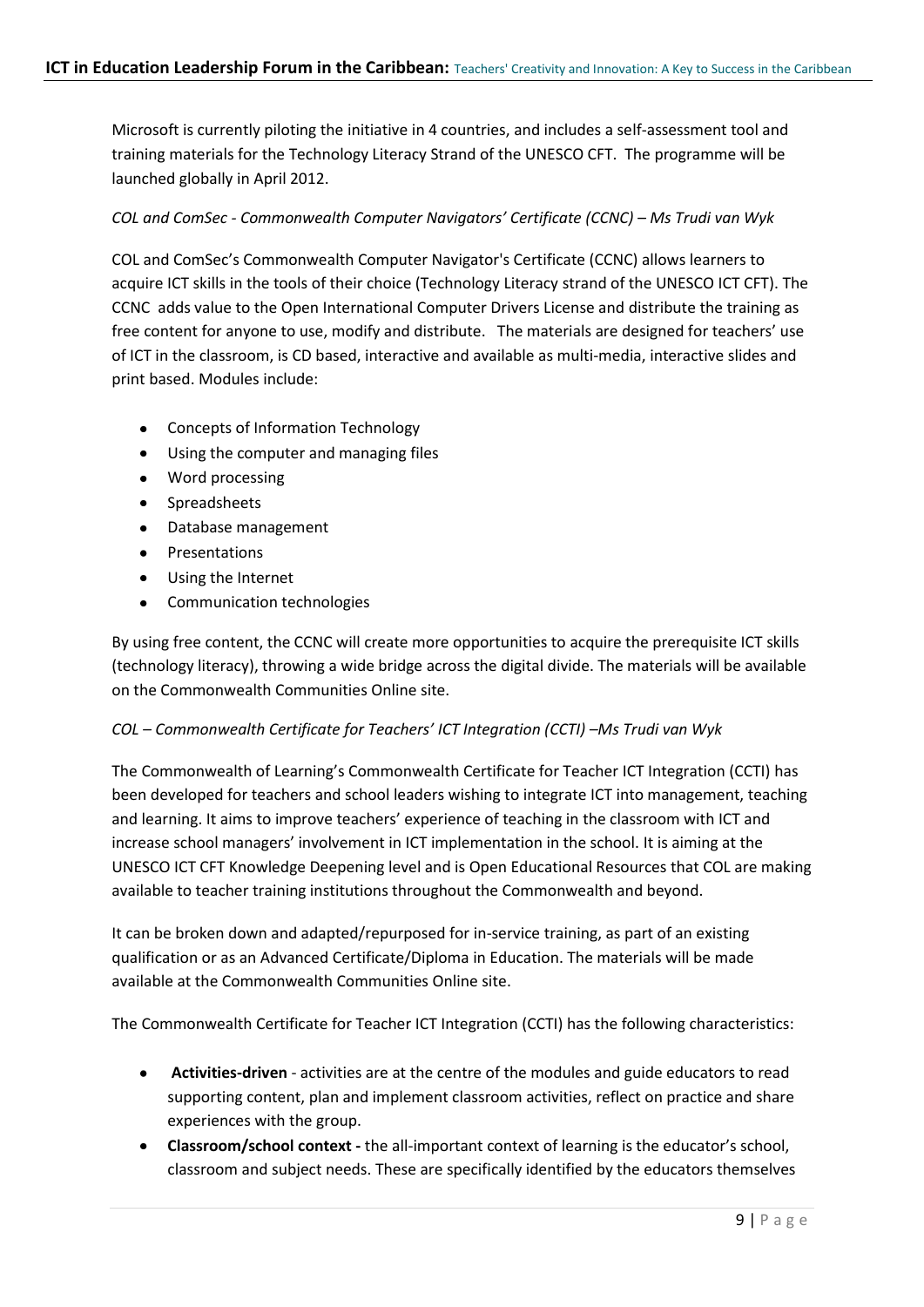during the modules. The activities and content do not refer to any specific context, but sometimes illustrate a point with a variety of sample contexts.

- **Uses ICT as a tool in the work place** the emphasis is on how educators and learners use ICT as a tool and integrate ICT into teaching and learning.
- **Community of learners - t**he educators share their experiences with a group of colleagues online, using email groups and other online collaboration tools.
- $\bullet$ **Sharing classroom experience –**the emphasis is on classroom experience, reflection on that experience, sharing thoughts with the group online, contemplating change and implementing new solutions.

The CCTI is a distance learning course requiring little or no face-to-face intervention. The courseware includes a guide to help adapt the content for local delivery or to convert the course into a face-toface offering.

All course materials are available on CD. Students are assigned to mentors who facilitate the completion of a module, pace activities, give advice and coordinate assignments. Group interaction is a strong feature of the CCTI and a variety of online interaction methods are used. Activities range from self-study to group collaboration efforts. The activities deepen understanding in preparation for the assignments. Assignments are completed for formal assessment.

The materials will be made available at the Commonwealth Communities Online site.

# **Commonwealth Connects Portal – new collaborative and partnering paradigm in support of ICT in education**

#### *Mr Tony Ming, ComSec and Mr Alex Benay,* VP, Government Relations*, Open Text*

Delegates were introduced to the Commonwealth Connects Portal. It was explained that the Commonwealth Connects Portal establishes a single point of entry at [www.commonwealthconnects.org,](http://www.commonwealthconnects.org/) which aggregates news, events and opportunities from across the commonwealth, creating a "one-stop shop" for the public where users can learn about Commonwealth work and activities. Operating alongside the portal, Community Communities Online (CCO) harness the full potential of web 2.0 technologies to strengthen and facilitate public and secure CW networks, covering the full spectrum of Commonwealth activities and values.

ComSec, it was explained, was working with COL to collate a comprehensive list of OER and aggregate them within the portal search function for public use. Delegates would also be invited to join the Commonwealth Communities Online, where they could systematically capture, store, create, share and apply knowledge, to better achieve their objective of integrating ICT in Education. Crowd sourcing was cited as having driven productivity in the private sector, and the CCO allowed governments to collaborate similarly online.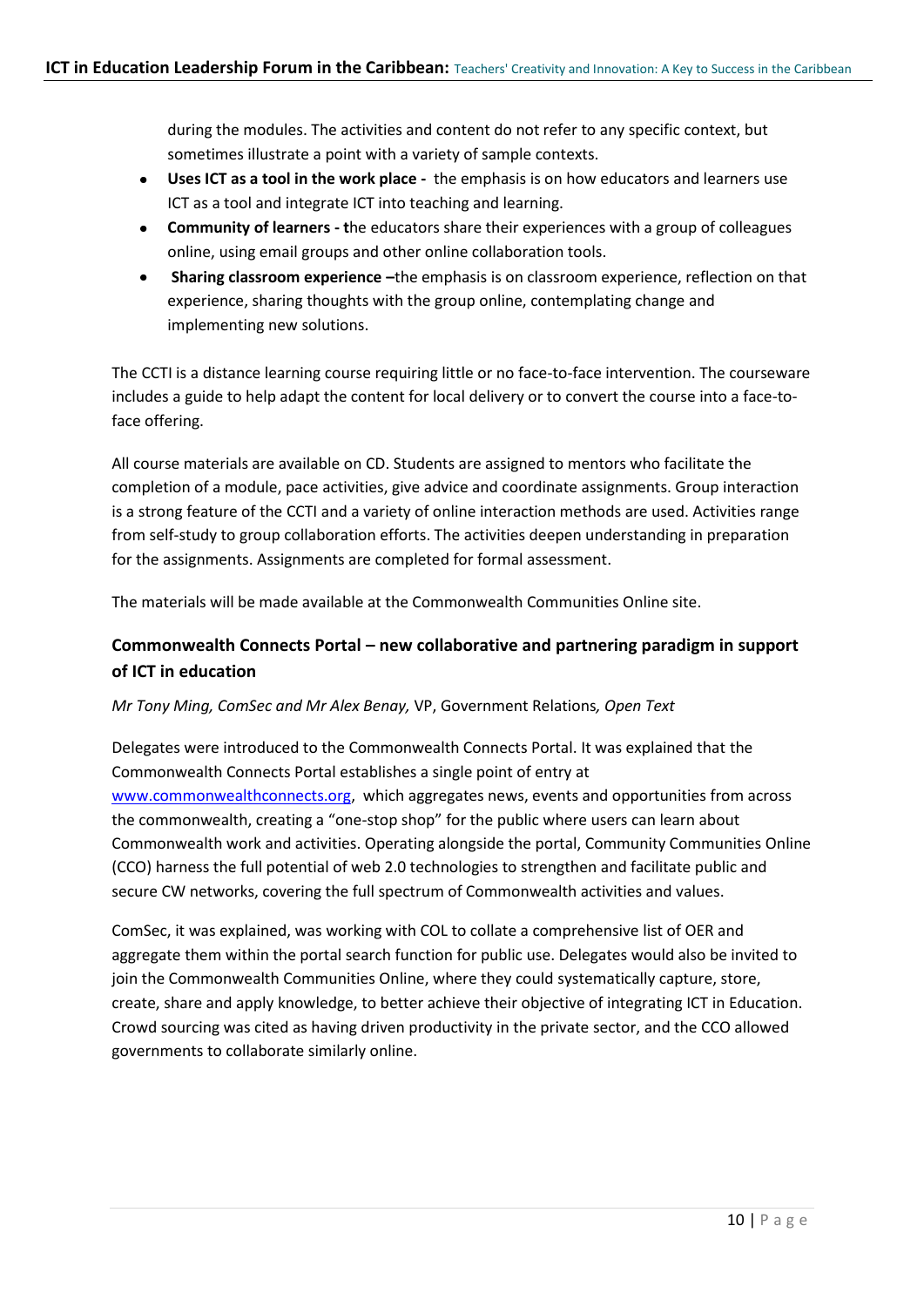# **Addressing the issues, experiences and challenges in ICT competencies for teachers: Experiences in Guyana, Trinidad & Tobago, St Vincent and the Grenadines**

*Mr Neil Butcher, ICT in Education Strategist, South Africa*

Mr Butcher presented the issues, experiences and challenges from working in Guyana, Trinidad & Tobago and St Vincent and the Grenadines.

In 2009, the Government of Guyana approached the Commonwealth Secretariat to assist them in the development and implementation of a Guyana ICT Professional Development Strategy for Teachers. This was an integral part of the Guyana Strategic Plan for Education that prioritises teacher education and training, supported by ICT, to tackle ineffective teaching and low quality of learning in classrooms.

A partnership was formed between the Commonwealth Secretariat, Commonwealth of Learning and Microsoft. The three partners worked closely with the Ministry of Education, the National Centre for Educational Resource Development (NCERD), the Cyril Potter College of Education and the University of Guyana to develop the strategy and formed a curriculum revision and materials development team who took the process forward. The strategy is essentially a comprehensive and practical framework and learning pathway for educators, incl. lecturers, teacher students, practising teachers and school principals to become competent in harnessing ICT to support high quality teaching and learning.

The framework incorporates ICT components at all levels of teacher education in Guyana namely:

- The pre-service college programme leading to an Associate Degree in Education;
- The pre-service university programme -a further two years of study, leading to a Bachelor of Education Degree; and
- A suite of short in-service courses to be offered by NCERD.

In developing the curriculum for the above, the Guyana team used a method that proved quick and cost effective to implement but resulted in a comprehensive professional development ICT programme.

By adopting and reworking the UNESCO ICT CFT the team was able to develop a curriculum that created a logical flow between courses run at the College, the University and NCERD and was different than traditional ICT programmes because it has at its core a distinctly education focus as it encourages the acquisition of ICT competencies in areas such as educational policies, curriculum and assessment, pedagogy, ICT tools, school administration and teacher professional development.

In developing materials and activities to support the competencies outlined in the UNESCO ICT CFT, the development team exploited free and open education resources that are available. The team realised that there are a myriad of high quality resources available and did very little repurposing of these resources, but rather created sets of student activities designed to contextualise the materials used. They also created sets of facilitation guides to assist the implementation of the programme. The ICT in Education courses have been packaged as both a paper based courses and as CD ROMs. Students and teachers in Guyana are working through the materials in a 'real' setting and the assumptions of the development team are tested thoroughly and the materials adapted accordingly.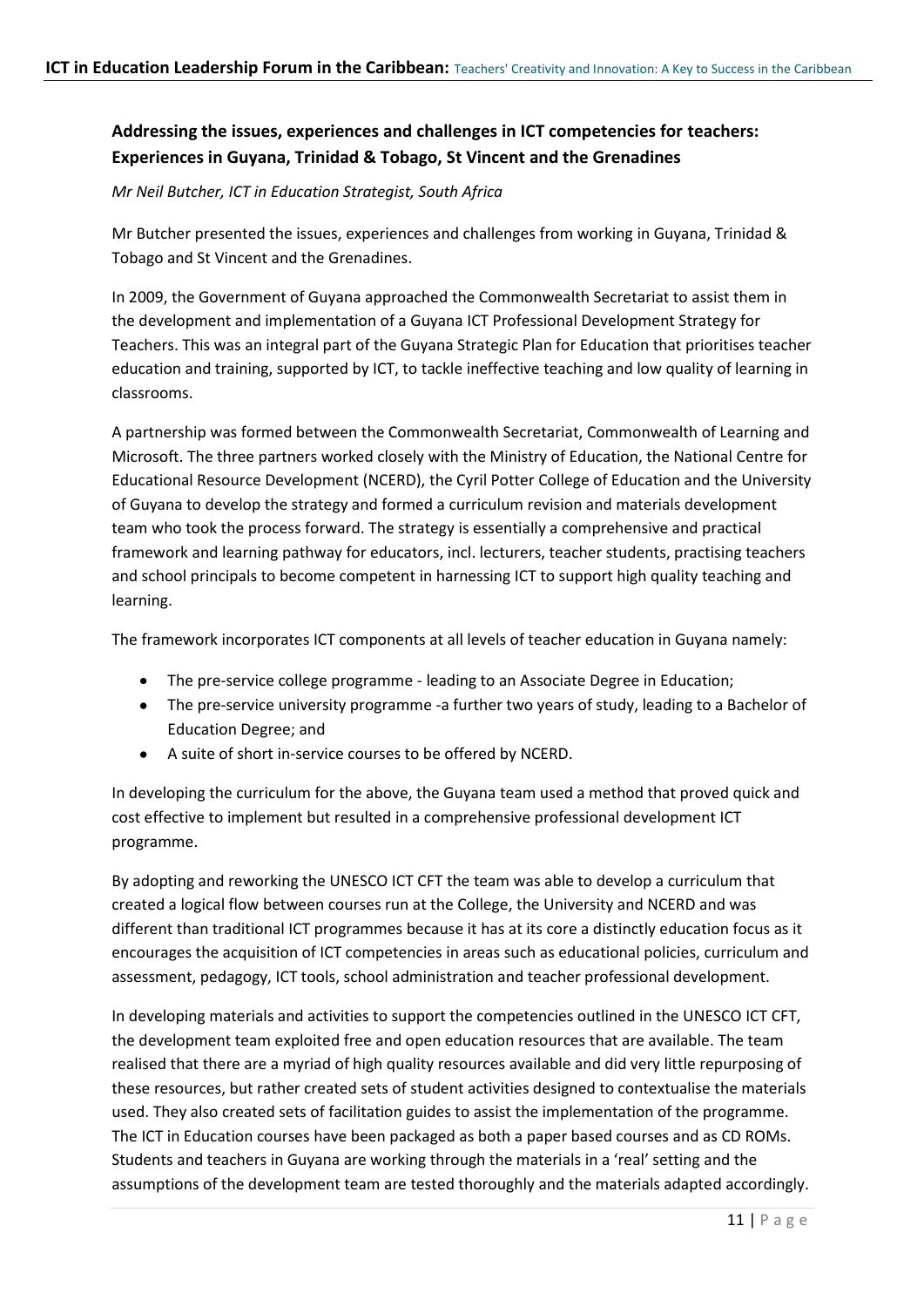The Guyana case study demonstrates that OER can be used effectively as a catalyst for educational change.

He posed the question - is it replicable? They have taken the same approach to St Vincent and the Grenadines. It has proven that they could go through the same process even faster than in Guyana. In countries where resources and human capacity are at a premium, transfer looks promising. Beyond the necessary infrastructural requirements, always a capital intensive exercise, the training, curriculum review, and materials development processes can be achieved cost effectively. This is possible because of the availability of quality free and open educational resources and tools.

What are the critical success factors for the use of OFR in this initiative?

- Political and governmental buy-in and support are essential;
- There are no shortcuts to good education, we still have to have good conceptualized programmes and curriculum development. The UNESCO ICT CFT provides an excellent point of reference for development or refinement of development strategies and curricula;
- Engagement in the process and adoption of course materials by the lecturers is enhanced if  $\bullet$ the product meets a real need or requirement. Also building the capacity of staff to deliver high quality teaching and learning cannot be compromised and must continue; and
- Partnerships are important global partnerships extend the reach and impact of an  $\bullet$ intervention, but local partnerships with Ministries, institutions and organizations are essential for ownership and sustainability.

It has been demonstrated that OER can offer a time and cost effective route to acquiring quality teaching and learning materials, especially in environments where resources are in short supply. It is not, however, a shortcut to the normal materials development process. It requires time, some skill, and creativity to rework the materials to satisfy a specific set of objectives identified.

The real benefit of using OER is that once a 'master' version has been fashioned from repurposed resources it can be legally shared and distributed amongst a large group with no additional costs.

In discussions that followed the following key issues for teacher development in ICT in education were outlined:

- Contexts are unique, but many problems and challenges are common;
- The UNESCO ICT CFT is not a new initiative, but rather a lens through which to structure what is already happening;
- Focus is on leveraging effectiveness of existing investment, not making big new investments;
- Caribbean countries can be global leaders in ICT in education;
- Teacher development in ICT in education need to be an integral part of teacher development (both in-service and pre-service);
- ICT interventions failed because they are mainly focussed on infrastructure and not on teacher development and support in the use of ICT in the classroom;
- The once-off workshop approach doesn't work teacher development need to have a longer outlook, and combined with mentoring support;
- While learners are technologically proficient, they still require the support of teachers to harness those skills to enhance their traditional learning;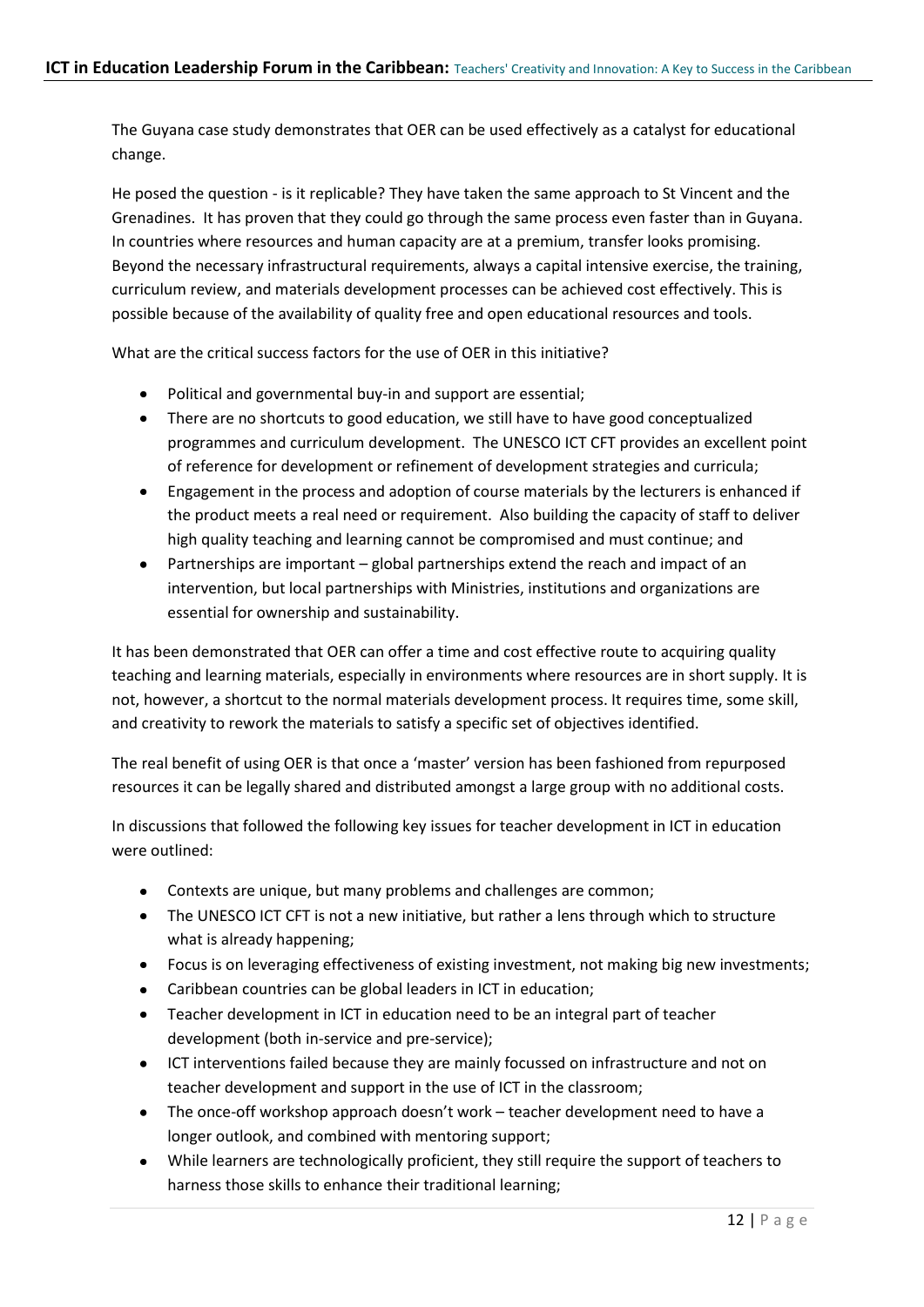- ICT need to be mainstreamed within teacher training colleges and schools, and not seen as an isolated discipline outside of the main curriculum;
- Teacher trainers and educational management need to be ICT proficient; and
- There are a lot of materials available as OER and these can effectively be adapted to be used in both pre- and in-service teacher development programmes. Harnessing what exists accelerates implementation.

#### **Donors' Perspectives on ICT in Education and Teacher Development in the Caribbean**

#### *Panel Discussion:*

- *What are, from a donor/funding organisation perspective, the main challenges in ICT in Education implementation?*
- *What are the most important issues that countries need to address when thinking of approaching donor/funding organisations to support ICT into Education initiatives?*

During this panel discussion, panel members discussed the two questions. The main challenges are:

- Equal access and opportunity;
- Quality Assurance (adapted courses/instructor training);
- Relevance to local context;
- Not duplicating efforts;
- Sustainability; and
- Economies of scale in small countries.  $\bullet$

The CARICOM Secretariat argued for the creation of a working group to create a roadmap to inform to share information on ICT in Education programmes, in partnership with related agencies. This would feed into their existing ICT working group. They also stressed the need for ICT integration to start in primary school, with lessons learned during this phase of educational development informing improvements not only within in this sector, but also ensuring these mistakes are not made at the secondary school level. Stressed the need for consultations with teachers to identify existing gaps in ICT for Education

The CIDA representative stressed the need for online educational resources to serve the needs of employers, with adequate quality assurances. She outlined the three principle aspects donors would look for in a funding proposal: institutional capacity, financial capacity and implementation plan.

The CDB representatives highlighted key challenges to implementation. They stressed that there had been too much emphasis on the supply of technology, and there needed to be a strengthening of policies for innovation, to build frameworks and public awareness. They specifically referred to the financial challenges and the need to leverage existing tools e.g. social media, into the classroom experience, not only to ensure teachers were competent with existing technologies, but also to take advantage of cost efficiencies.

The donor organisations recognised that the educational agenda is often set by the political regime, so it is not only necessary that there is buy-in from respective Departments of Education, but also from ministerial (political) levels too. Donors were grateful for the opportunity to hear from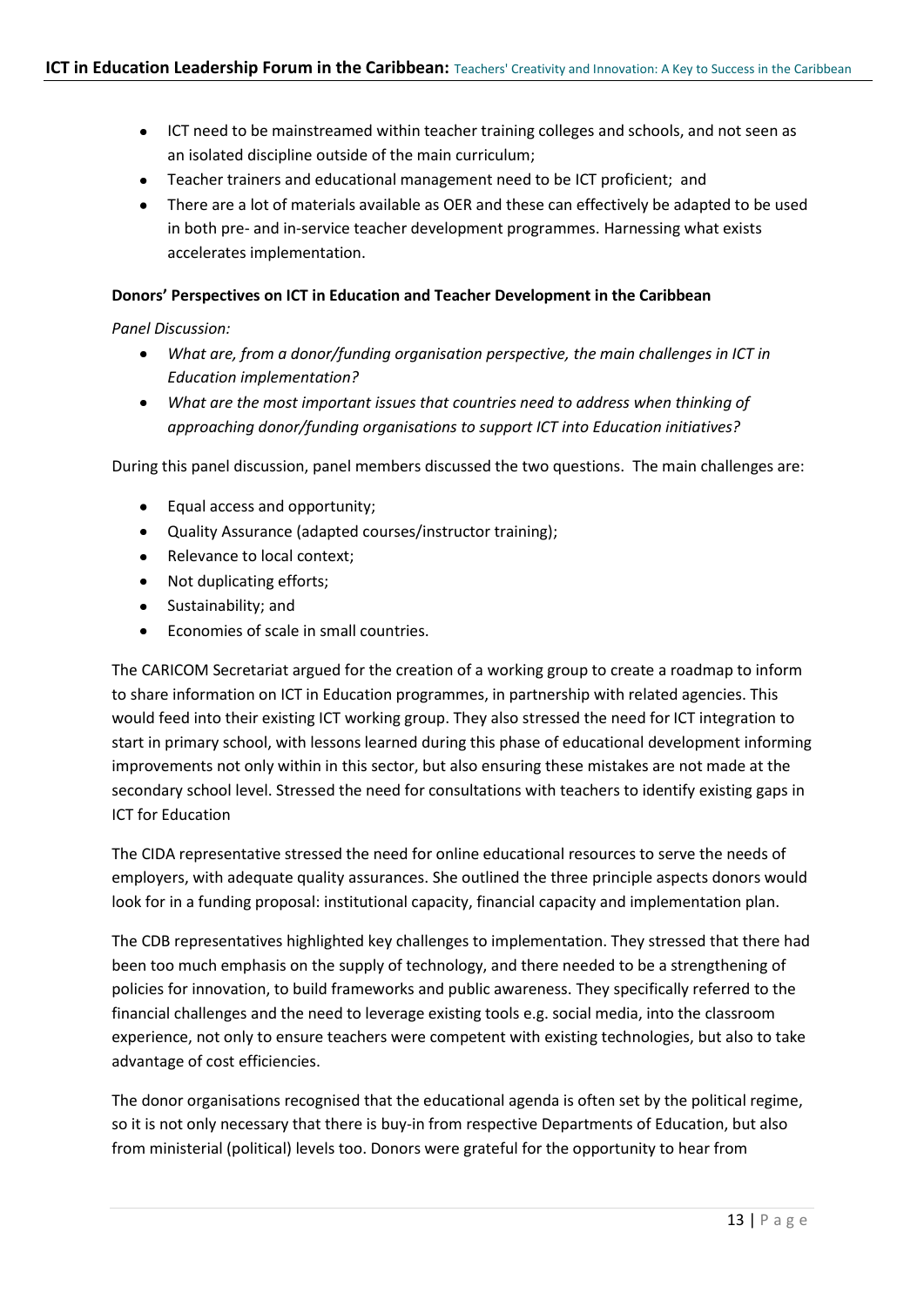recipients, in recognition of the fact that much money had been invested in this sector, without the expected returns.

#### **Opportunities and challenges in the Caribbean to implement ICT in Education**

*Round Table Discussions:*

- *Opportunities, experiences and resources at country level to implement/contextualise the UNESCO CFT*
- *Country-level challenges to implement/contextualise the UNESCO CFT*
- *How to help countries to develop ICT in Education standards and to build their capacity*

During this session, the following key points were highlighted:

- Delegates agreed that collaboration with countries that have implemented the UNESCO ICT CFT would be beneficial to the Caribbean;
- A regional network is needed to reduce fragmentation, and ensure sustainability and economies of scale;
- It was noted that robust needs assessments were necessary to baseline current gaps in teacher knowledge and competencies. Instruments were developed for Guyana and St Vincent and the Grenadines and were shared;
- Assessments of current practices/needs should form the basis of leveraging positive relationships with key partners;
- The UNESCO ICT CFT was an useful starting point, though countries needed to identify the key components for implementation domestically and include it in Strategic Plans;
- The complementary nature of the work that CARICOM and CDB has initiated in this area, emphasises the need for their buy in to support countries in implementing the CFT; and
- The need for the developing world to be actively involved in the production of OER was emphasised, to prevent this area of knowledge becoming a new form of colonial control.

The following action points were outlined:

- The partners and country representatives committed themselves to supporting delegates in implementing the UNESCO ICT CFT in Caribbean countries;
- Delegates were encouraged to initiate gap analyses so assistance could be appropriately delivered;
- Country delegates will send a letter to COL to indicate their need for support to implement the UNESCO ICT CFT;
- UNESCO, ComSec, COL and Microsoft expressed their commitment to supporting member states who request assistance;
- COMNET agreed to continue their work on compiling a digital inventory on ICT maturity in member states;
- COMSEC would invite delegates to join an online community where they can circulate best practice and expertise;
- Participants would be provided with a survey and draft letter to request assistance from the partners;
- Microsoft committed to creating a webinar to promote the initiative with donors;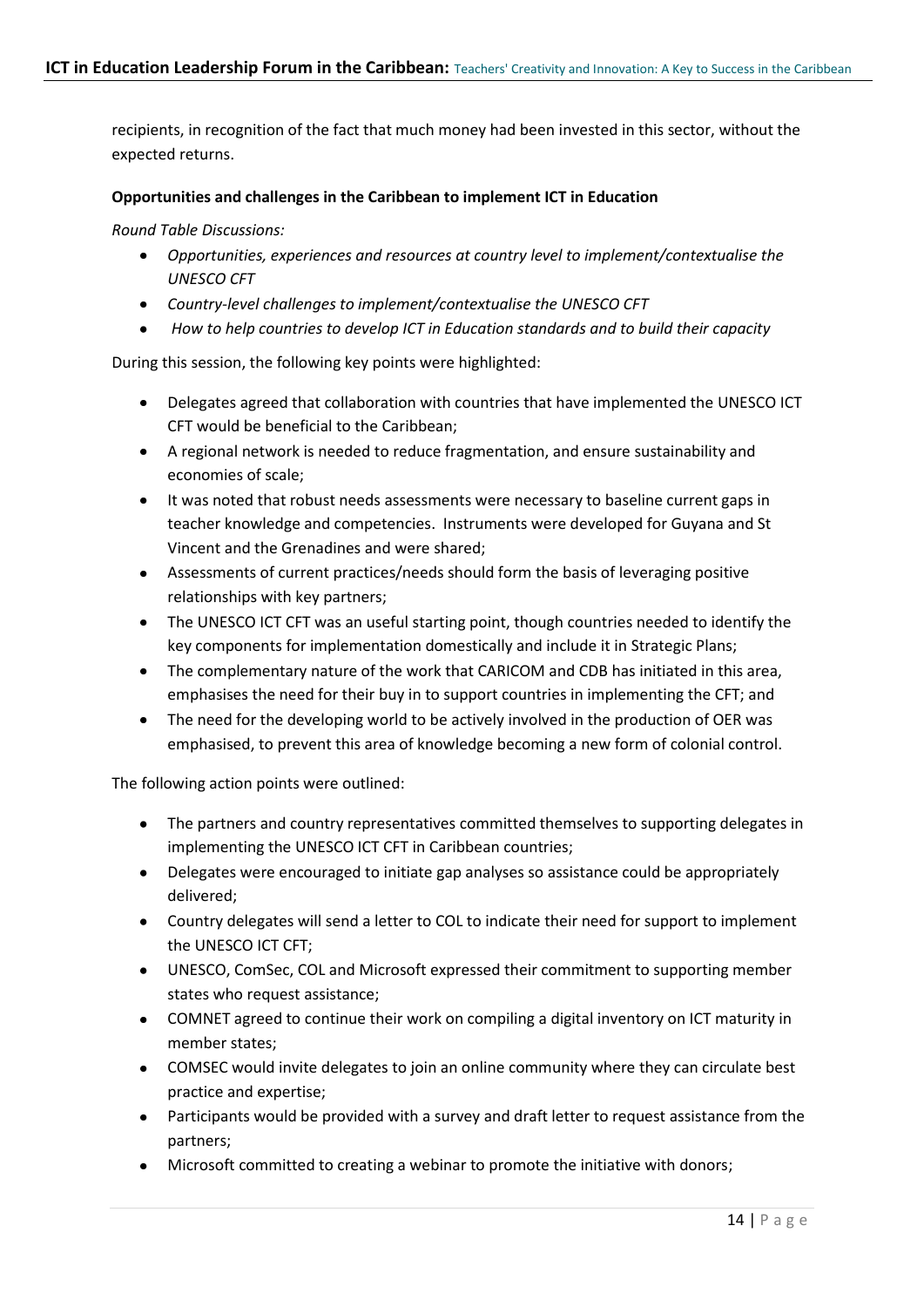- The partners committed themselves to drawing up a business case document for the CFT implementation, to assist countries in funding proposals; and
- The partners agreed to replicate the conference for the Pacific region.

The forum closed with thanks to country delegations, organizers, stakeholders and funders for a successful event.

**All presentations and supporting documentation are available on [www.ictf2012.org](http://www.ictf2012.org/)**

**Delegates to complete the questionnaire at: <http://www.surveymonkey.com/s/TB5NH62>**

**Example letter of intent at:<http://ictf2012.org/resource-centre>**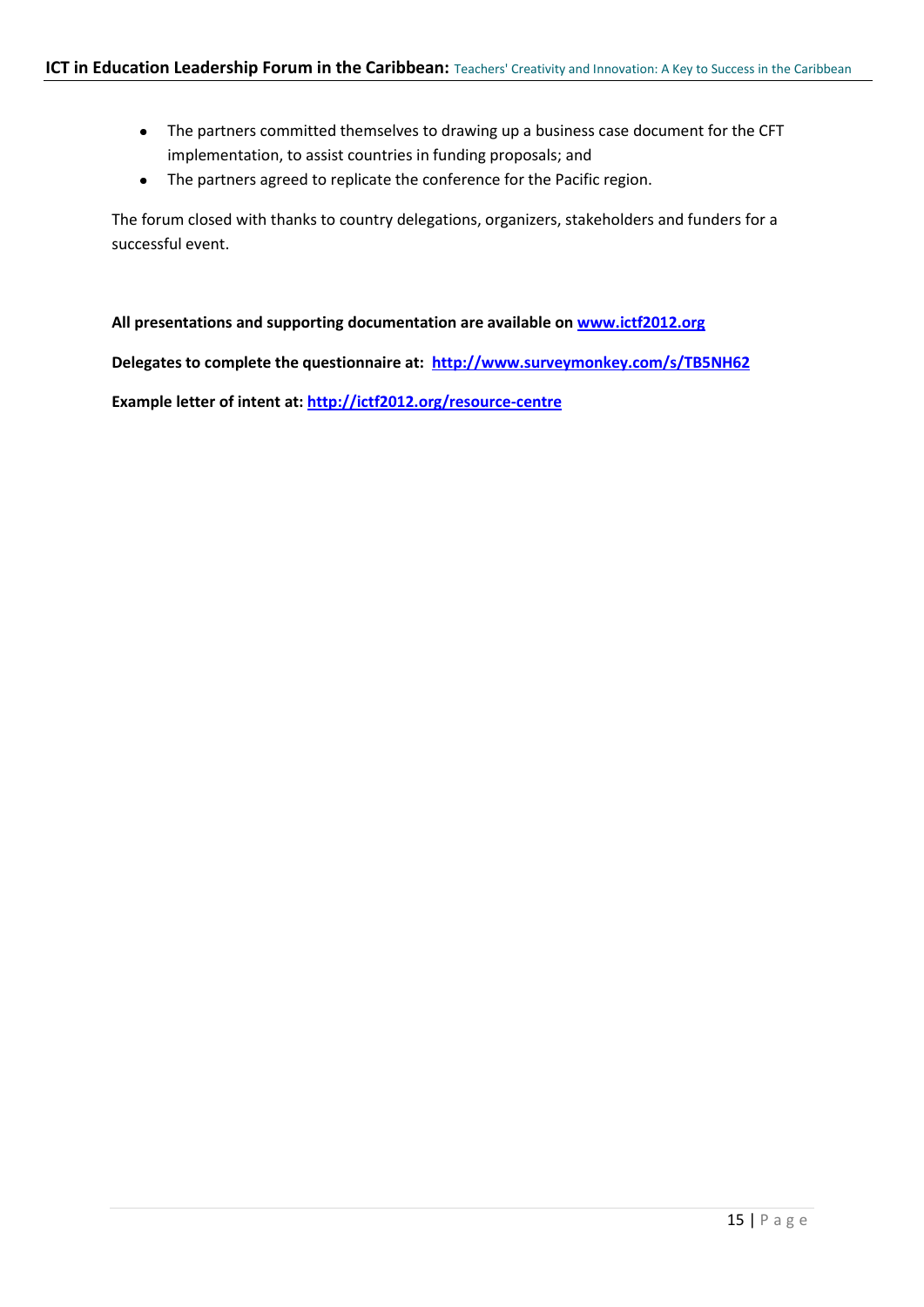## **Annex 1**

# **List of Participants**

| <b>Anguilla</b>                                         | Ms Chanelle Petty Barrett, Permanent Secretary                            |
|---------------------------------------------------------|---------------------------------------------------------------------------|
| Ministry of Health & Social Development                 | Ms Dawn Reid, Education Services Planner                                  |
| Antigua & Barbuda                                       | Mr Jessel Edwards, Permanent Secretary                                    |
| Ministry of Education, Sports, Youth and Gender Affairs | Mrs Stacey Payne-Mascalls, Leader Teacher IT                              |
| <b>Barbados</b>                                         | The Hon Ronald Jones, Minister Education                                  |
| Ministry of Education and Human Resource Development    | Mrs Cecile Humphrey Permanent Secretary                                   |
|                                                         | Dr Roderick Rudder, Senior Education Officer, Planning, Research &        |
|                                                         | <b>International Relations</b>                                            |
|                                                         | Mr Paul Murphy, Programme Director                                        |
|                                                         | Ms Vaneisha Cadogan, Senior Education Officer Curriculum & Assessment     |
|                                                         | Mr Burkley Lowe, Acting Programme Director, Education Enhancement Unit    |
| <b>The Bahamas</b>                                      | Mrs Michelle Sears, Professional Development Officer                      |
| Ministry of Education                                   | Ms Bernadette Murray, Education Officer, Computer Studies                 |
| <b>Bermuda</b> - Ministry of Education                  | Mrs Wendy McDonell, Commissioner of Education                             |
|                                                         | Mrs Patricia Callender, Education Officer                                 |
| <b>British Virgin Islands</b>                           | Mr Allen Hodge, Education Officer/Technical and Vocational Education &    |
| Ministry of Education and Culture                       | <b>Training</b>                                                           |
| Cayman Islands                                          | Mrs Mary Rodrigues, Permanent Secretary                                   |
| Ministry of Education, Training & Employment            | Mark Ray, ICT integration Specialist                                      |
| <b>Dominica</b>                                         | Mr Stephenson Hyacinth, Chief Education Officer                           |
| Ministry of Education and Human Resource Development    | Mr Timothy Lavinier, ICT representative                                   |
| Grenada                                                 | Mrs Arlene Buckmrie-Outram, Permanent Secretary                           |
| Ministry of Education and Human Resource Development    | Mrs Andrea Phillip, Deputy Chief Education Officer, Curriculum            |
| Guyana                                                  | Ms Delma Nedd, Permanent Secretary                                        |
| Ministry of Education                                   | Ms Kim Spencer, National Centre for Educational Resource Development      |
|                                                         | Ms Marcia Joy Thomas, ICT Coordinator/Senior Subject Specialist, National |
|                                                         | Centre for Educational Resource Development                               |
|                                                         |                                                                           |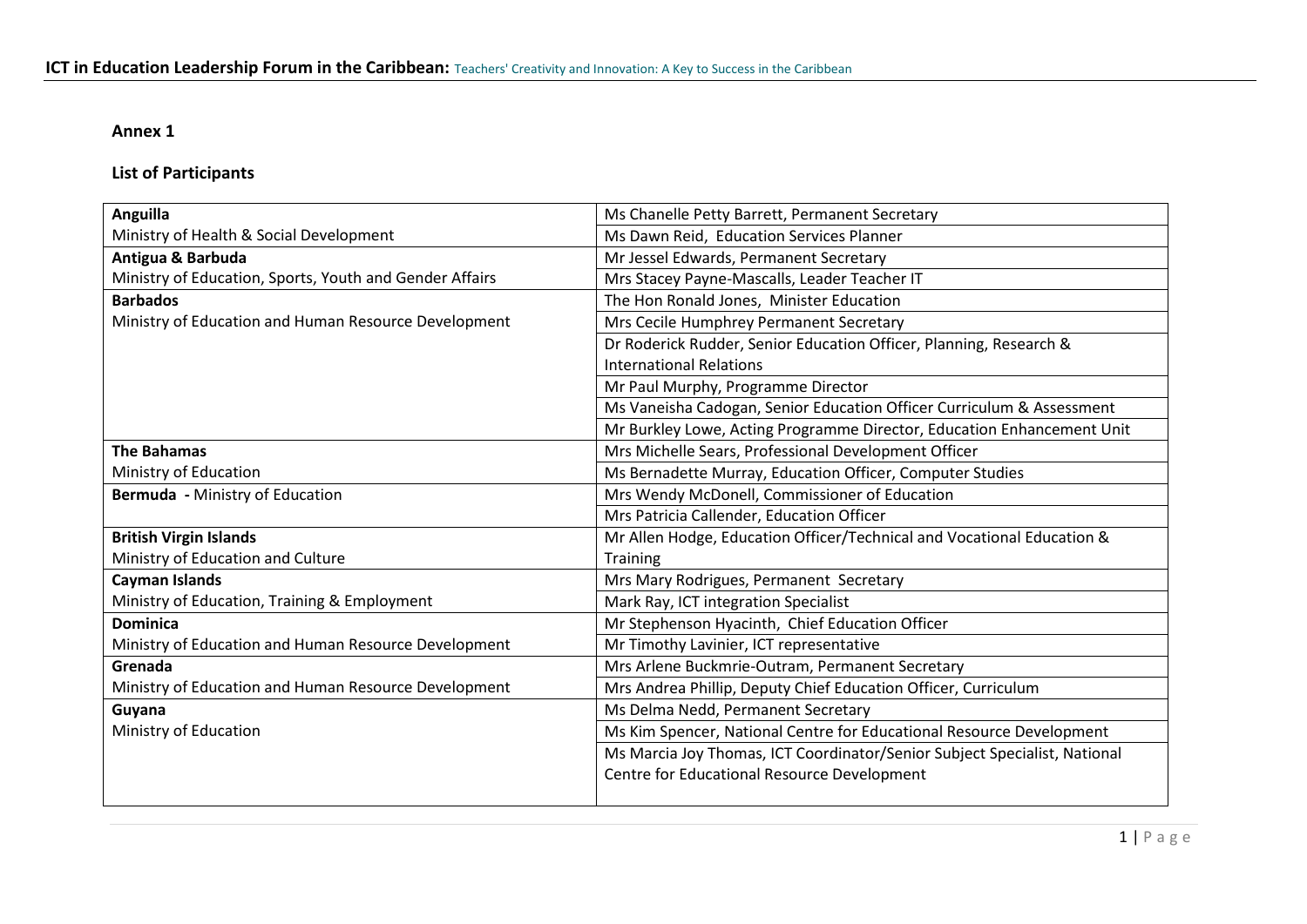| <b>Jamaica</b>                                                   | Dr Canute Thompson, Senior Education Officer, Tertiary Unit              |
|------------------------------------------------------------------|--------------------------------------------------------------------------|
| Office of the Prime Minister and Minister of Education           | Dr Ashburn Pinnock, Principal of Sam Sharpe Teachers' College            |
| <b>Montserrat</b>                                                | Mrs Daphne Cassell, Permanent Secretary                                  |
| Ministry of Education, Health, Community Services, Youth Affairs | Mrs Cherlyn Hogan, Principal, Montserrat Sececondary School              |
| and Sport                                                        |                                                                          |
| <b>St Kitts and Nevis</b>                                        | Mrs Ionie Liburd-Willett, Permanent Secretary                            |
| Ministry of Education and Information                            | Mr Quinton Morton, Education Planner                                     |
| <b>St Lucia</b>                                                  | Dr Rufina Frederick, Permanent Secretary                                 |
| Ministry of Education and Culture                                | Mr Ron Isaac Project Co-ordinator, Education Enhancement/ICT             |
|                                                                  | Mrs Cathy Gill, Curriculum Specialist, ICT                               |
|                                                                  | Mr Royston Emmanuel Lecturer, Sir Arthur Lewis Community College         |
| <b>St Vincent and the Grenadines</b>                             | Mrs Nicole Bonadie-Baker, Permanent Secretary                            |
| Ministry of Education                                            | Mr Nigel Scott, Deputy Director, SVG Community College                   |
| <b>Trinidad and Tobago</b>                                       | Ms Kathleen Thomas, Permanent Secretary (MoE)                            |
| Ministry of Science, Technology & Tertiary Education (MSTT)      | Ms Karen Rosemin, Director, The Distance Learning Section (MSTT)         |
| and Ministry of Education (ME)                                   | Ms Angela Sinaswee-Gervais, Deputy Permanent Secretary (ME)              |
|                                                                  | Ms Gaynelle Holdip, Director Curriculum Development (Ag.) (ME)           |
| <b>Turks &amp; Caicos Islands</b>                                | Dr Beatrice Fulford, Permanent Secretary                                 |
| Ministry of Education, Youth, Sports and Culture                 | Mr Mark Garland, Deputy Director of Education                            |
| <b>Caribbean Development Bank</b>                                | Ms Deidre Clarendon, Portfolio Manager, Social Sector Division, Projects |
|                                                                  | Department                                                               |
|                                                                  | Dr Idamay Denny, Operations Officer, Social Sector Division              |
|                                                                  | Dr Martin Baptiste, Operations Officer (Education)                       |
| <b>Caribbean Telecommunication Union</b>                         | Mr. Trevor Prevatt, obo/Ms. Bernadette Lewis, Secretary General          |
| <b>CARICAD</b>                                                   | Mrs Jennifer Astaphan, Executive Director                                |
|                                                                  | Mr Andre Griffith, E-Government and ICT Adviser                          |
| <b>CARICOM</b>                                                   | Ms Patricia McPherson, Deputy Programme Manager, Education               |
| <b>CIDA</b>                                                      | Ms Lisanne Garceau-Bednar, A/Consuelo (Development) and Deputy Director, |
|                                                                  | Operations, Caribbean Programme                                          |
| <b>Commonwealth of Learning</b>                                  | Sir John Daniel, President and CEO                                       |
|                                                                  | Ms Trudi van Wyk, Education Specialist: eLearning                        |